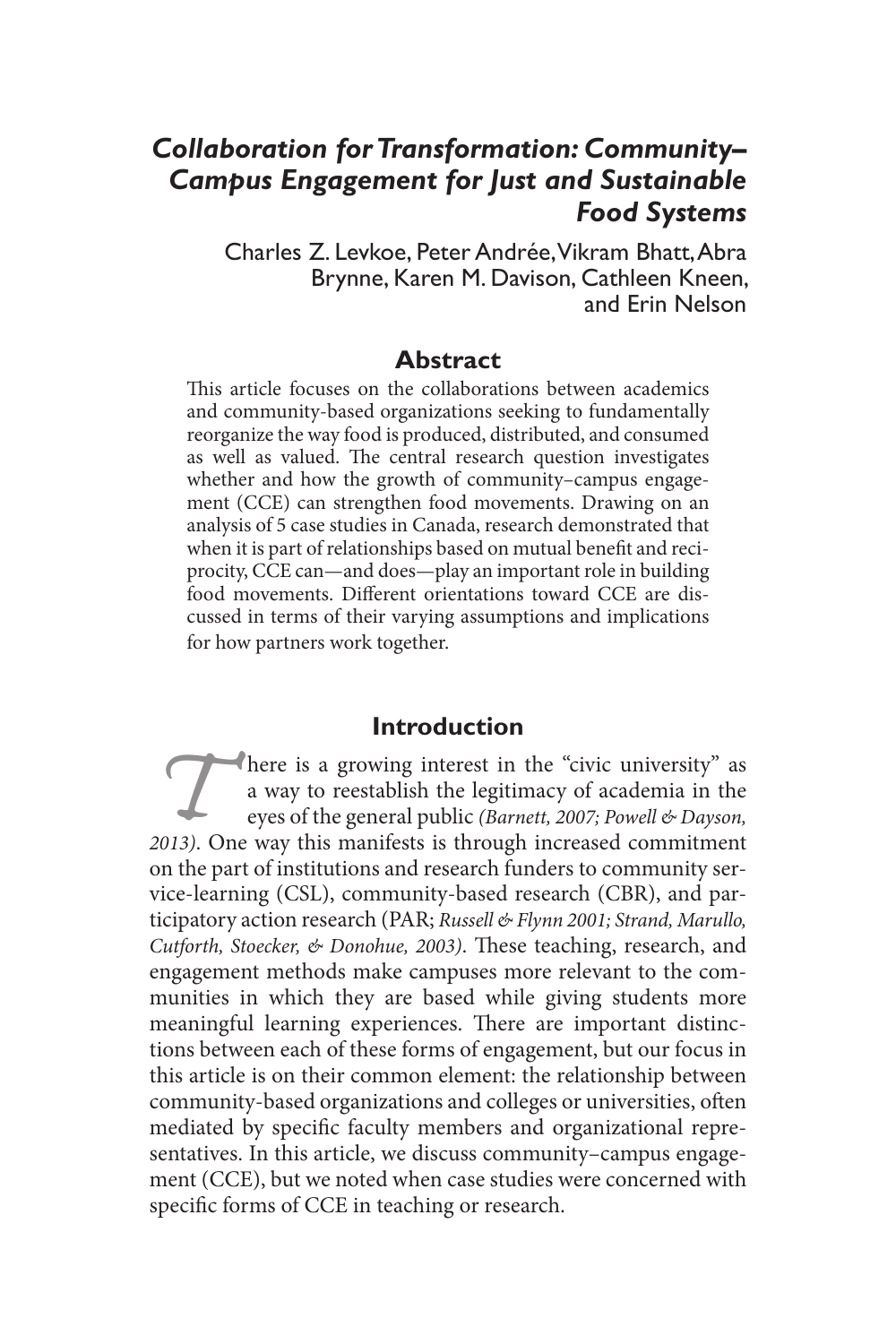Despite numerous advancements and successes, critics have argued that CCE often privileges campuses and their constituencies and fails to adequately consider and/or address community needs *(Bortolin, 2011; Cronley, Madden, & Davis, 2015; Ward & Wolf-Wendel, 2000)*. The agricultural sciences, for example, have long been developing a range of industry-focused technologies across food systems, ostensibly through partnership and in accordance with community interests. Critics, however, point to the ways that a focus on technological development (e.g., biotechnology) contributes to the alienation of people from the systems that bring food to their plates as well as increased ecological, health, and social problems *(Kloppenburg, 2005; Kneen, 1999)*. These criticisms suggest the need to further investigate partnership dynamics to better understand the relationships and impacts of CCE on all parties involved.

The topic of food systems provides an opportunity to investigate the ways that diverse groups come together around common goals, specifically the engagement between community groups and academic institutions. We define *food movements* as networks of individuals, organizations, and groups that come together to challenge the logics of the dominant food system and to create viable solutions that offer prospects for a more socially just and ecologically sustainable world *(Levkoe, 2014)*. Research undertaken by academics and community practitioners on sustainable food systems has been foundational to developing a critical and informed analysis for both theory and practice *(Wakefield, 2007)*. Scholars have played an integral role, offering critical and engaged reflections about food movements' history, structure, and possible directions (see *Allen, 2004; Holt-Giménez & Shattuck, 2011; Levkoe, 2014)*. Further, campuses have long been vibrant spaces for student and faculty activism for localized projects and broader campaigns to build just and sustainable food systems (see *Barlett, 2011; Friedmann, 2007)*. In this article, we focus on the interface between academics engaged in collaborative projects with community organizations and food movements, with the goal of fundamentally reorganizing the way food is produced, distributed, and consumed as well as valued. We acknowledge that the term "community" is an extremely broad category that includes many different kinds of actors, from highly professionalized and institutionalized individuals to networks of grassroots activists. In this article, we refer primarily to our community partners as community-based and civil society organizations yet acknowledge the inclusion of a broader range of organizational forms. Our central research question investigates whether and how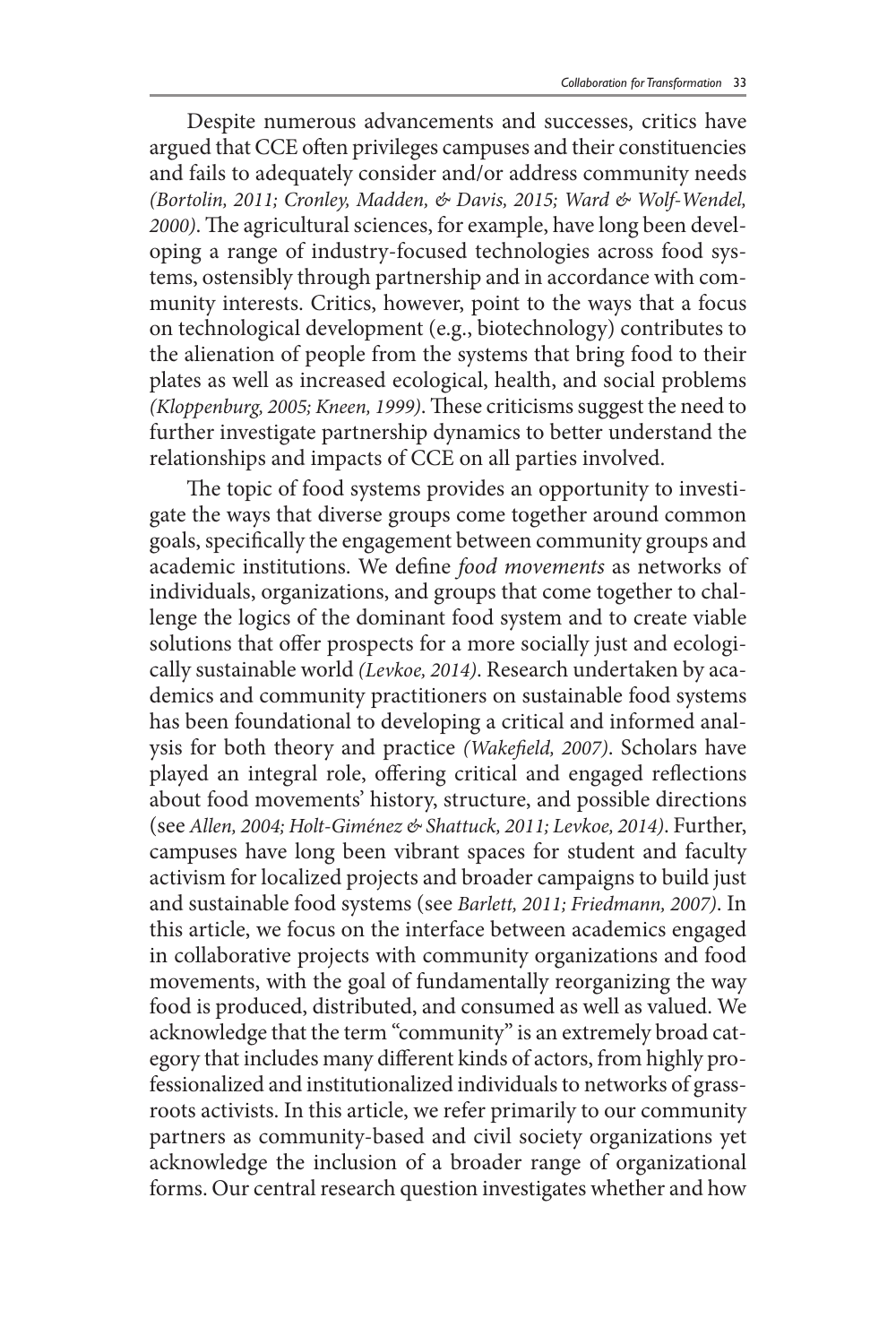the growth of campus engagement with community-based organizations can strengthen food movements in Canada.

We address the underexplored nature of CCE relationships among community-based and academic partners with explicit goals of social and environmental change. Focusing on food movements, we fill this gap by providing an empirical investigation of five CCE case studies affiliated with the Community First: Impacts of Community Engagement (CFICE; http://carleton.ca/ communityfirst/) Community Food Security Hub. CFICE is a participatory action research project that examines how communitybased organizations define, evaluate, and utilize the value created by CCE and how communities can exert more control over the design of engagement activities. In its initial phase, CFICE research was carried out through four thematic hubs: Poverty Reduction, Community Environmental Sustainability, Violence Against Women, and Community Food Security (CFS), with a fifth hub focused on knowledge mobilization across the projects. The CFS Hub works closely with Food Secure Canada/Réseau pour une alimentation durable (FSC/RAD), which was established in 2004 as a pan-Canadian alliance of organizations and individuals working together to build a more just and sustainable food system for all. To achieve deep and lasting change, FSC/RAD recognizes that solutions must be rooted in communities, involve democratic participation and debate, and work in harmony with ecological systems. Central to this work is their support of collaborative networks that facilitate research and enhance learning in regard to food systems projects and campaigns. Together, FSC/RAD and the CFS Hub work to build stronger links between research and policy advocacy and to increase collaboration among civil society organizations, particularly in knowledge production. Working with academic and community coleads within each of the case study projects, the CFS Hub explores various partnership models to channel lessons learned into existing and future CCE projects.

The present research forged new ground in two ways. First, it explored the nature and potential of community and academic partnerships within food movements. Drawing on five distinct cases, our work demonstrated that when defined by relationships based on mutual benefit and reciprocity, CCE can—and already does—play an important role in building more just and sustainable food systems. Second, the empirical evidence from our five case studies challenges a simplistic interpretation of the differences between "conventional" and "transformational" CCE orientations that we identified in existing literature. We agree that a more trans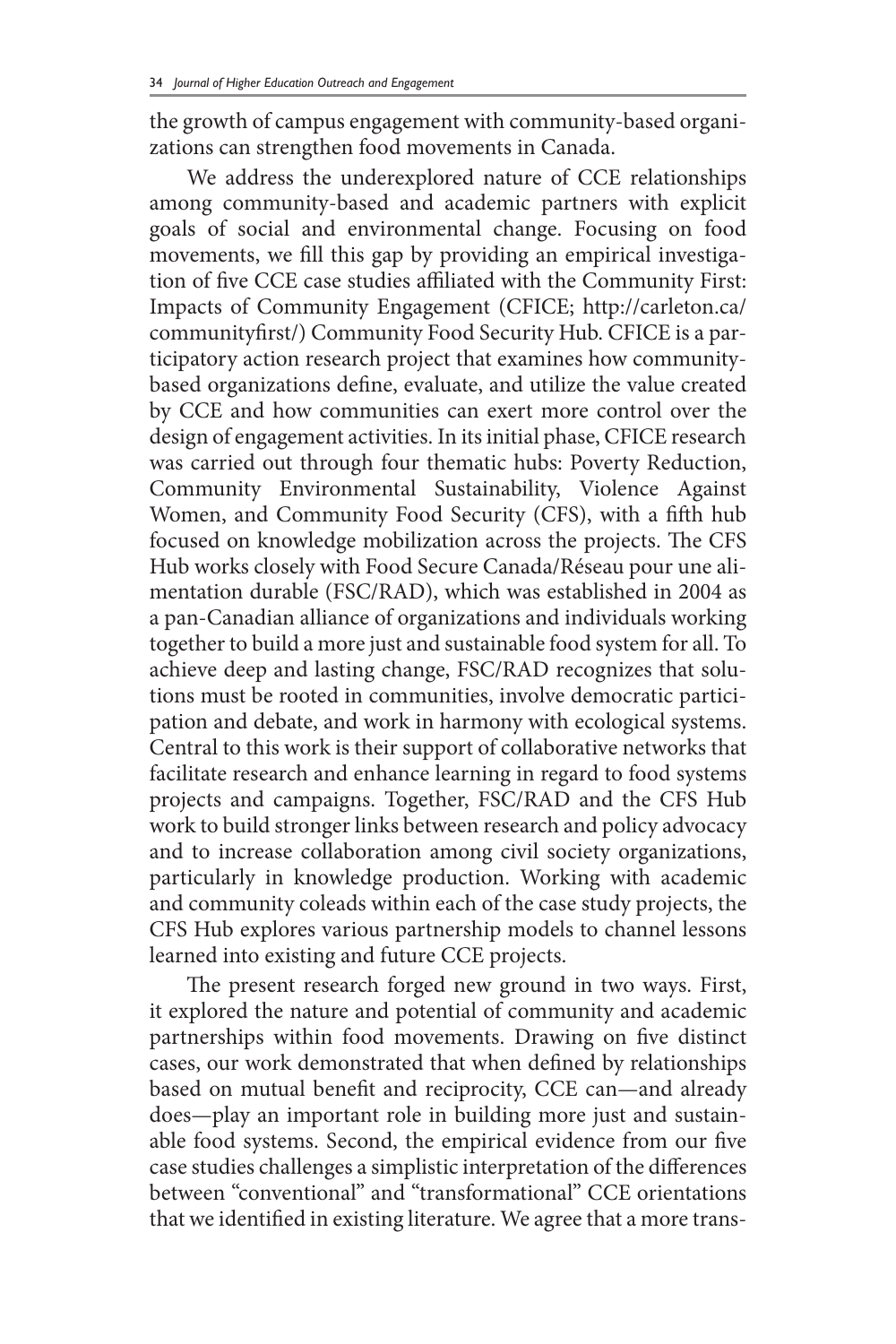formational orientation (e.g., the orientation of "scholar-activists") is particularly attuned to the needs and interests of social movement actors. However, our diverse cases also show that (a) orientations can shift over time, and (b) *both* orientations toward CCE, when undertaken with a high level of critical reflexivity (i.e., constantly checking ourselves and our assumptions as we engage), ongoing communication, and flexibility, *can* enhance social movements' efforts to achieve transformative social and environmental change.

This study shows how participant orientations toward, and assumptions about, CCE have significant implications for what partners can achieve together. Although we are not the first to observe and describe differences in CCE orientations, the diversity in our cases allowed us to draw a nuanced set of conclusions regarding the implications of these variations for academic engagement with social movements. To set the stage, in the next section, we draw on a range of literature to specify the qualities of "conventional" versus "transformational" orientations toward CCE, paying particular attention to the roles that academics (including students) play in relation to social movements. Turning to our five case studies, we describe our research methods and our cases, then highlight our study's results. In the description and analysis of our data, we focus on two key themes that speak to partnership dynamics in food movements: (1) the (multiple) roles played by both community-based and campus-based partners involved in these kinds of CCE projects and (2) the tensions that arise in relation to roles and how these tensions can be addressed. Analysis of these themes leads to our observations that reflexivity, communication, and flexibility over time are of particular importance for successful academic engagement with social movements. We conclude with a discussion of the implications of our research for food movements.

### **Contributions of Community–Campus Engagement to Social Movement Building**

At the most basic level, CCE can be described as a situation in which campus-based actors (including postsecondary students, postdoctoral fellows, instructors, professors, and their institutions) work in partnership with practitioners in various sectors of the broader community (including the private, public, and nonprofit sectors). According to Jassawalla and Sashittal *(1998)*, these types of partnerships represent "the coming together of diverse interests and people to achieve a common purpose via interactions, information sharing, and coordination of activities" *(p. 239)*. Central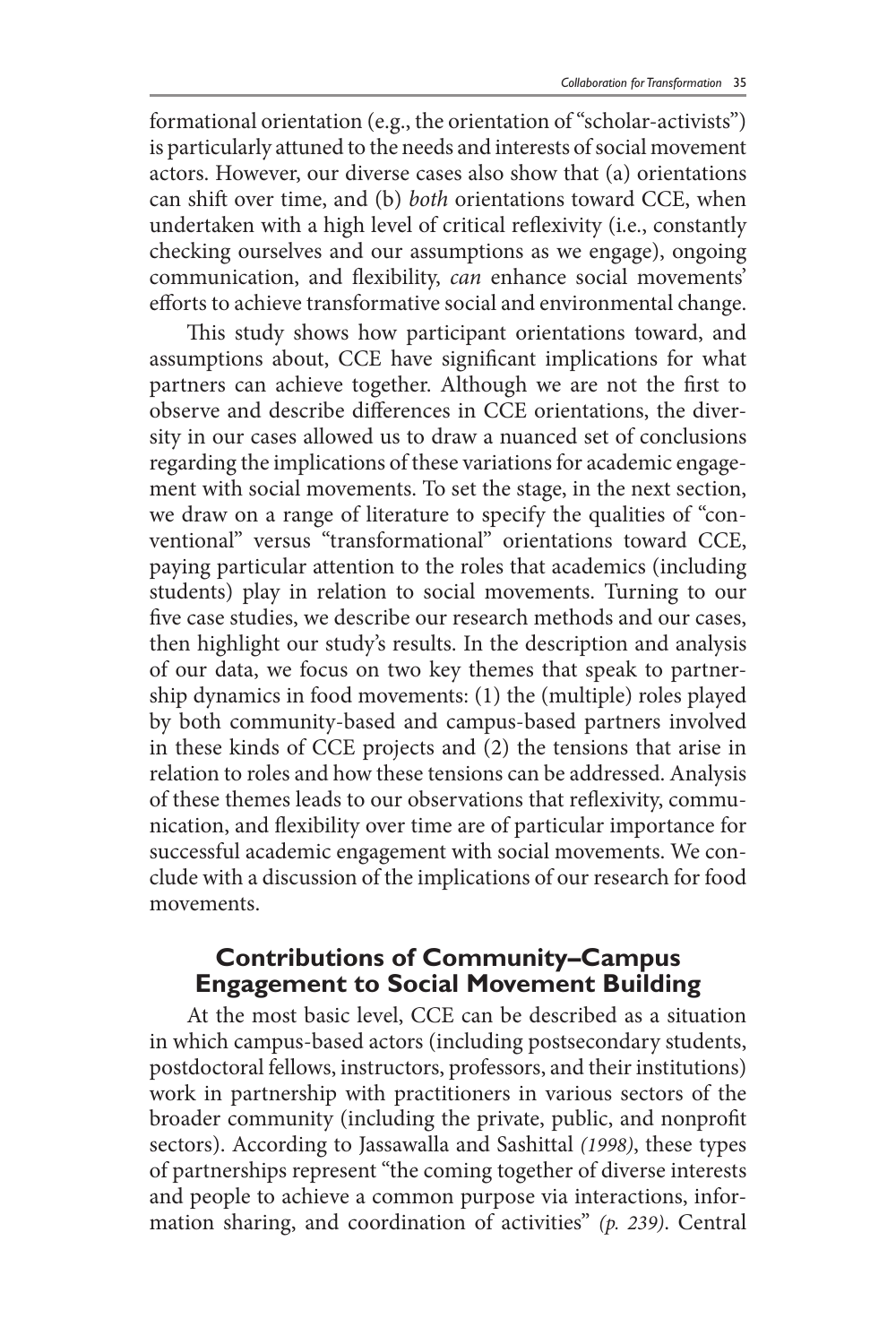to these relationships is the assumption that a project is mutually beneficial to all parties through an "exchange of knowledge and resources in a context of partnership and reciprocity" *(Carnegie Foundation for the Advancement of Teaching, 2015, p. 2).* However, not all relationships and intended outcomes are the same. In this section, we draw on a range of scholarly literatures to help identify and articulate the differences between "conventional" and "transformational" orientations toward CCE.

### **A Spectrum of Orientations: From Conventional to Transformational**

Conventional orientations to CCE that focus on expanding field experiences (e.g., internships, practica), content knowledge, and cultural competencies have become widespread on North American campuses in recent decades. Dan Butin *(2010)* described this approach to CCE as *technical* and *cultural*, focusing on pedagogical effectiveness enhanced through real-world links and on the meanings of practice for the individuals and institutions involved. Successful outcomes include supporting the work of communitybased organizations (e.g., through administration, front-line work, and strategic planning), educating students (e.g., via research and skill development, practical experience, and understanding broader social issues), and improving the quality of academic research (e.g., by grounding research in lived experiences; *Buys & Bursnall, 2007)*.

However, in many cases, conventional approaches do not engage deeply with community groups, challenge systems of inequality, or endeavor to alter social and ecological systems (*Butcher, Bezzina, & Moran, 2011; McBride, Brav, Menon, & Sherraden, 2006; Mitchell, 2008)*. For example, although CSL may promote academic research and teaching goals, practitioners have been criticized for not recognizing local knowledge production, supporting community needs, or promoting broader policy change *(Bickford & Reynolds, 2002; Butin, 2005; Swords & Kiely, 2010)*. Instead, CSL frequently privileges academic needs and is focused on professionalization, institutionalization, and job readiness for students *(Levkoe, Brail, & Daniere, 2014; Mitchell, 2008; Ward & Wolf-Wendel, 2000)*. Put simply, despite positive outcomes, critics have noted that many of the relationships being forged between campuses and communities adopting a conventional CCE orientation are not directly concerned with social and environmental change. Without a critical approach, Mitchell *(2008)* argued, CCE projects can result in the cooptation of higher education and research by powerful actors who do not have community interests at heart. Calhoun *(2008)* agreed, noting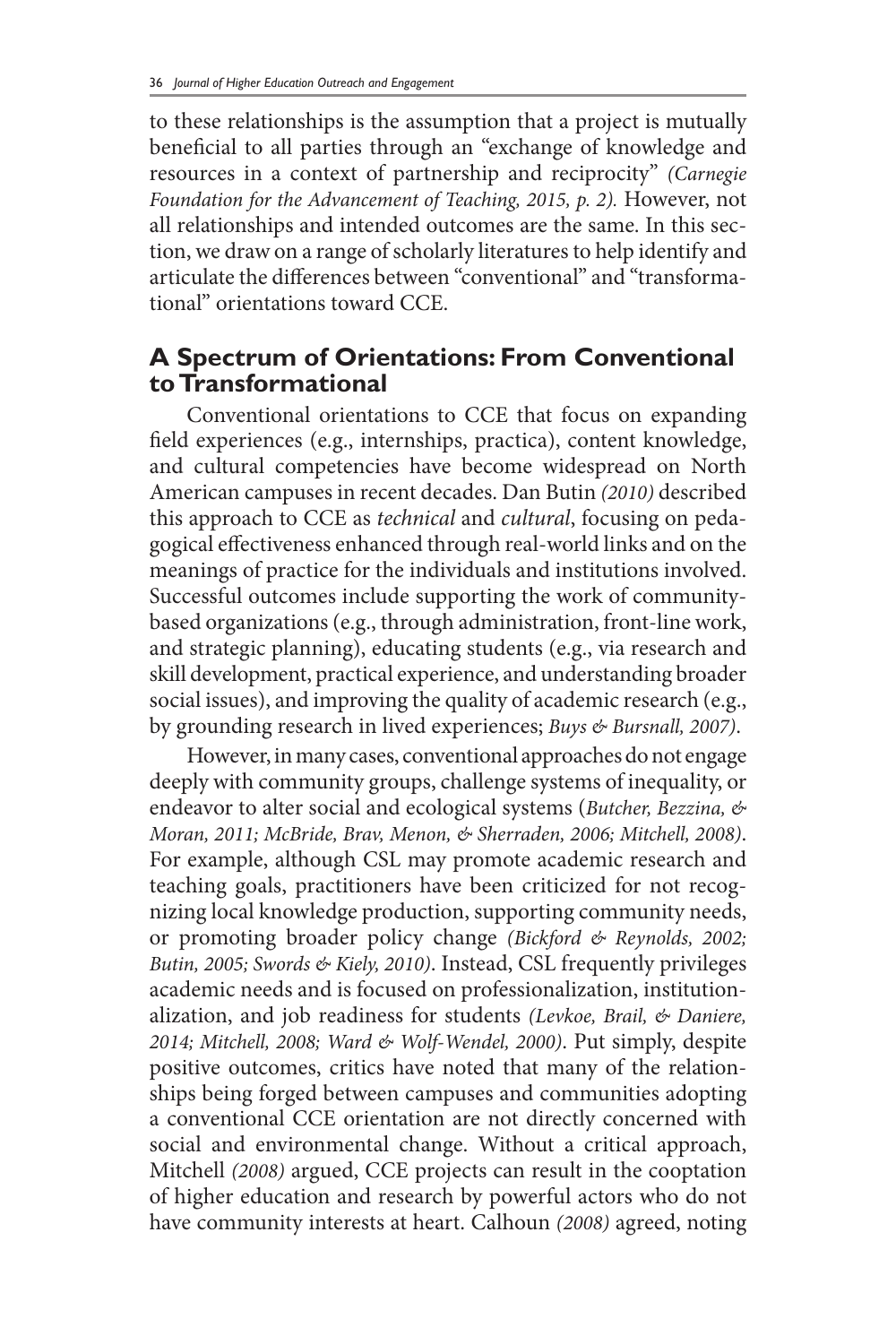that although university rhetoric promotes the interdisciplinary and social contributions of academic knowledge, many scholars are limited in their ability to actually meet these goals.

At the other end of the spectrum, Paulo Freire's lifelong practice and writing on critical and engaged pedagogy provides a framework for thinking about CCE as a politicized form of social movement building—that is, as transformational. Instead of merely teaching the instrumental and decontextualized skills of reading and writing, Freire called for educators to become participants in a political process through education as the path to liberation. Freire *(2000)* wrote of this approach as "a pedagogy, which must be forged with, not for, the oppressed (whether individuals or peoples) in the incessant struggle to regain their humanity" *(p. 48)*. These ideas were articulated in the concept of *conscientization*, in which people become aware of their oppression and, through praxis, aim to transform institutions of power. Implicit in this approach is the belief that CCE can play a vital role, not just in supporting social change efforts, but also as an integral part of social movements. This orientation fits closely with the phenomenon that Butin *(2010)* referred to as (1) *political* CCE, in which institutions of higher learning act as agents of empowerment of historically disempowered groups in society to advance a new worldview emphasizing social justice, and (2) *antifoundational* CCE, which fosters doubt as a prerequisite for thoughtful deliberation.

Adopting this transformational perspective, Swords & Kiely *(2010)* described the ways that CCE can function as a democratizing and counternormative approach for supporting social movements through addressing structural problems in collaborative partnership with community-based practitioners. Specifically, they called for the integration of innovative pedagogy, institutionalization (e.g., the way that initiatives support or preclude meaningful CCE), critical action-based research (e.g., the coconstruction of knowledge that better understands and improves the conditions of individuals, organizations, and policies), and community development (e.g., developing a movement-building vision) into a more robust model for community–campus partnerships. These ideals relate closely to Mitchell's *(2008)* description of a critical approach to CSL that "is unapologetic in its aim to dismantle structures of injustice" *(p. 50)*. She argued that this approach demands an explicit social change orientation, a redistribution of power, and authentic relationships as central to the classroom and community experience.

These two orientations of CCE, conventional and transformational, suggest a range of possibilities—at opposite poles, but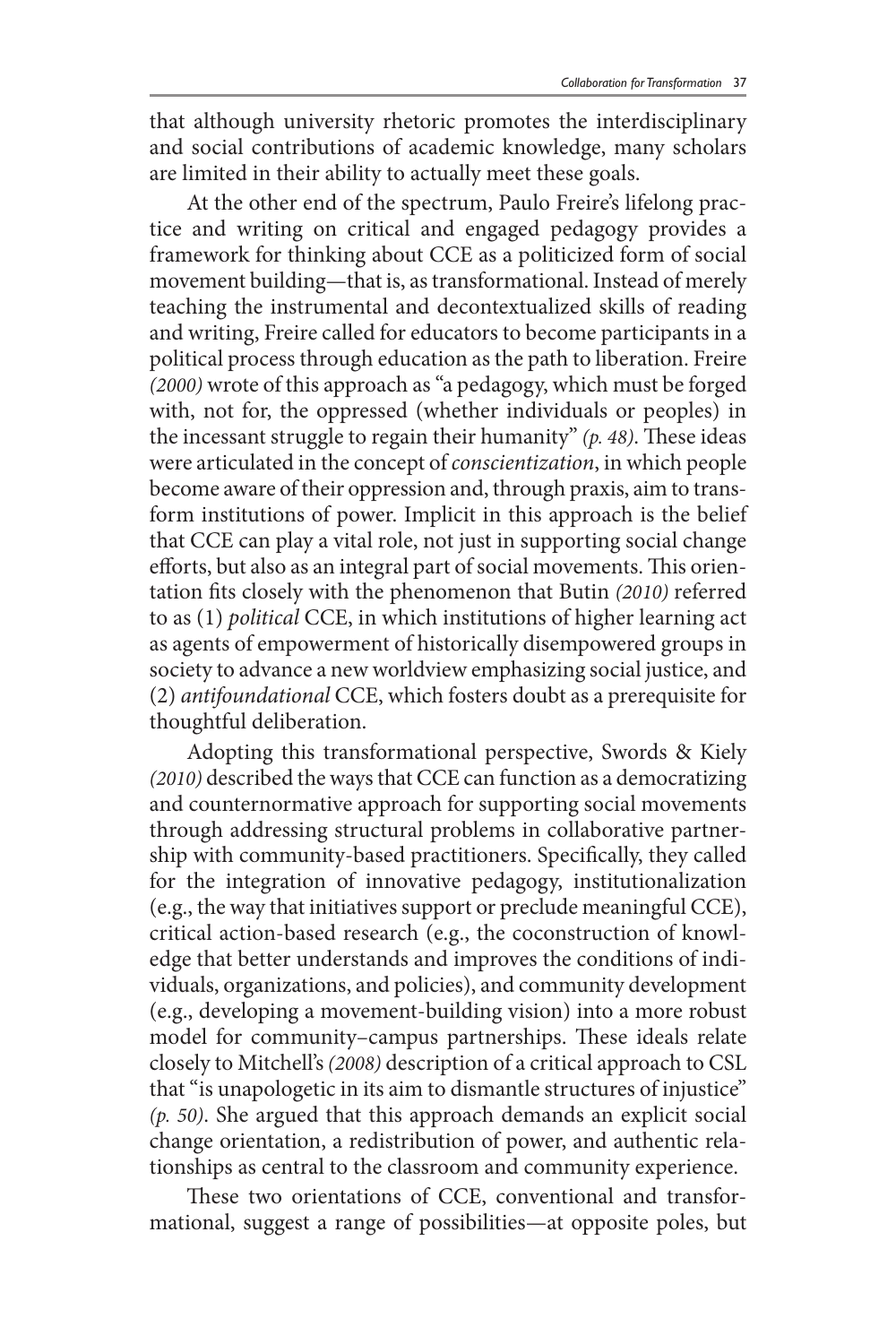also in between. Each type of engagement involves assumptions about who is engaged with whom and why, how knowledge or solutions are sought, who should be doing the different types of work required, and how the partners should relate to one another. Further, the literature reviewed here suggests that certain forms of CCE might be better aligned with social movements and that when the alignment is problematic, we might expect tensions or counterproductive activities. The vision of a transformative CCE, one built on mutual benefit and reciprocity, is important because it speaks to the interests of social movements in transformative change.

### **Building Horizontal Relationships**

There is a long history of campus contributions to social movement activity. In the 1960s and 1970s, many activists were based on university campuses, and scholarship benefited from these close connections, which also made campuses hubs for social movement organizing. Despite these advancements, the connections between movement scholars and activists have been dramatically weakened over the past decades. Corteau, Haynes, and Ryan *(2005)* wrote that even as movement scholarship "has become more abundant and sophisticated… the scholar–activist connections that fueled previous movement scholarship's development have been largely lost" *(p. xi)*. This does not discount the valuable contributions of theoretical analysis that social movement scholarship provides; however, in many cases scholarship has become detached from the movements themselves, making it inaccessible or irrelevant to activists *(Bevington & Dixon, 2005; Dempsey & Rowe, 2004; Flacks, 2005)*.

Movement-based academic and community engagement, however, can take place through horizontal and integrated collaborative partnerships. This approach fits well with the ideas of transformative CCE orientations. Drawing on her scholarly work in Latin-American and Spanish contexts, Zusman *(2004)* explained her adoption of a horizontal engagement where knowledge and accountability are shared between colleagues, in contrast to traditional hierarchical relationships. Rather than conceive of the relationship between activists and scholars as purely academic-led empirical investigation, Zusman argued that relationships "should evolve out of a commitment to question political, social and economic conditions through recognition that the production of knowledge, and alternative political practice, is a collective, and horizontal process" *(p. 133)*. This idea of horizontal relationships resonates with Friedland's *(2008)* call for academics to transcend boundaries between responsibilities to their institutions and sup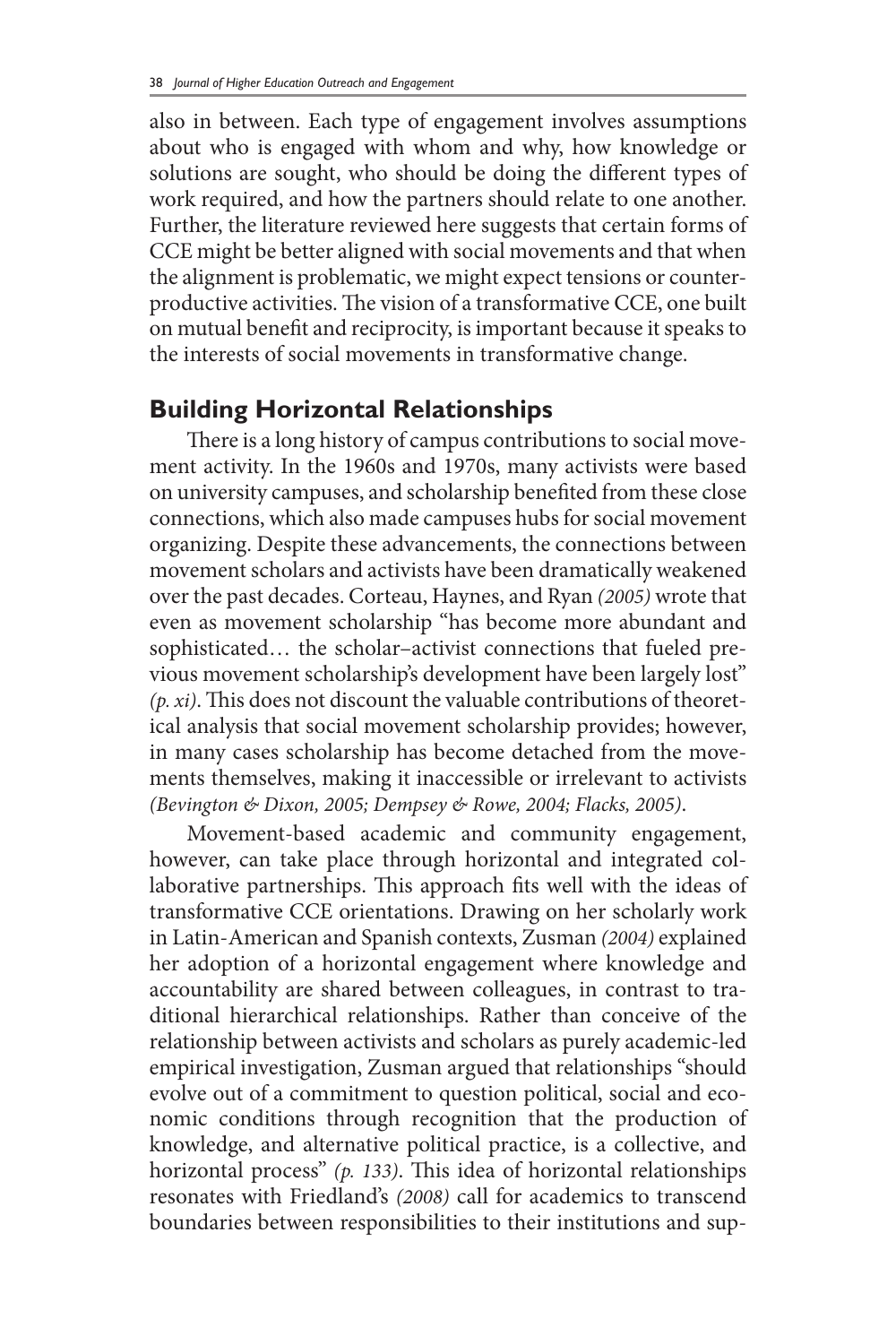port for initiatives that advance more socially just and ecologically sustainable food systems. To ensure that research is not abstracted from social movements, Friedland called for visible knowledge creation through "transdisciplinary, and transuniversity networks of researchers who, while fulfilling individual responsibilities in our universities also aim at supporting alternative agrifood social movements" *(p. 198)*.

The literature presented in this section described two different CCE orientations, conventional and transformational, and the ways that horizontal relationships between campus and community partners can strengthen the work of social movements. Returning to our central research objective of investigating whether campus engagement with community-based organizations strengthens food movements, this literature raises a key question: Do collaborators' orientations to CCE make any difference to the roles they play in practice, to the tensions that can occur, and thus to the impact of the collaborative work? Put another way, are specific orientations to CCE better suited to collaboration with food movements? Turning to our empirical research, we address this question by unpacking the key themes that emerged from our case studies.

### **Case Studies and Methods**

The primary focus of our research was to analyze the relationships between community and campus partners using a participatory action research methodology. Participatory action research is premised on the principles of participatory engagement, systematic inquiry, and action for change *(Macaulay et al., 1999; van de Sande & Schwartz, 2011)*. It is a flexible and fluid process that seeks to understand the world by transforming it through collaboration with those most affected by the issues being studied. The five case studies described in this article were all part of CFICE's CFS Hub between Fall 2013 and Summer 2014. Each project was originally selected as a case study because of its alignment with the primary goals of the Hub: to build stronger links between research and policy advocacy, to improve CCE partnership models, and to advance more socially just and ecologically sustainable food systems in Canada. Further, each of the collaborations was initiated independent of and prior to its involvement with CFICE. Prior to the commencement of research, a general ethics approval was secured for the study of human subjects by CFS Hub researchers through Carleton University's Research Ethics Board (REB). Through this process, the REB determined that the research met appropriate ethical standards as outlined in Canada's Tri-Council Policy Statement: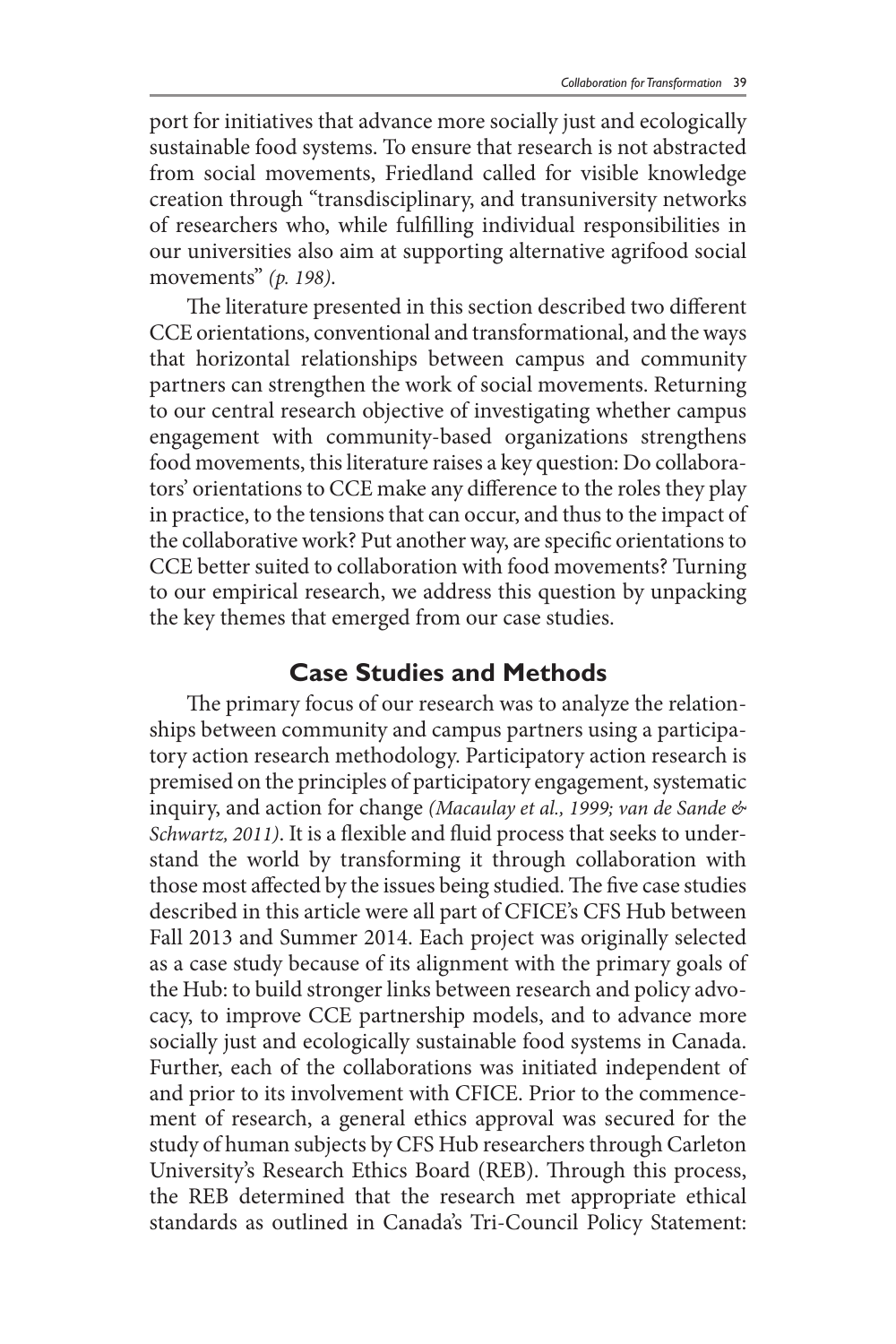Ethical Conduct for Research Involving Humans (http://www.pre. ethics.gc.ca/eng/policy-politique/initiatives/tcps2-eptc2/Default/) and Carleton University's Policies and Procedures for the Ethical Conduct of Research. Each of the five case-study projects also gained separate ethics approval either through Carleton University or the academic partner's institution.

During the period of study, the five case studies were coordinated by an academic and community colead and supported by the CFS Hub Management Team (made up of two community and two academic coleads). In some cases, the research focused directly on the processes of engagement through partnership evaluations, and in other cases we analyzed the impacts of CCE that emerged through assessments of projects with independent aims. Detailed notes were taken at meetings with the project coleads and at periodic CFS Hub meetings where all project representatives gathered by teleconference to discuss successes, challenges, and emerging issues. The projects each submitted final reports based on their research and reflections on the partnership. The CFS Hub also brought the campus and community coleads together into broader discussions with academics and food movement actors at the 2014 meetings of FSC/RAD (in Halifax, Nova Scotia) and the Canadian Association for Food Studies/l'Association canadienne des etudes sur l'alimentation (CAFS/ACÉA; at Brock University in St. Catherines, Ontario). Finally, project collaborators made additional analytical contributions from their case study and provided input throughout the writing processes. Quotes and anecdotes are attributed to the projects in most cases, but some are presented anonymously to respect confidentiality.

Table 1 provides an overview of the five case studies, including the main contributing partners, primary purposes of collaboration and methods of CCE employed, selected outcomes, and their connections to food movements. These five studies took place across Canada and had a range of different objectives, yet a number of key elements tie them together. Each of these CCE projects went far beyond satisfying specific program objectives or funding requirements. They evolved from and were sustained by a shared commitment and vision that was developed in collaboration among a wide range of partners, though the extent of specific community or campus involvement in each project varied. Participants from each of these projects also reflected on the achievements of their partnership as they considered directions forward. As one of our participants noted during a CFS Hub meeting, "we work with other people because we can't change the world alone. The question that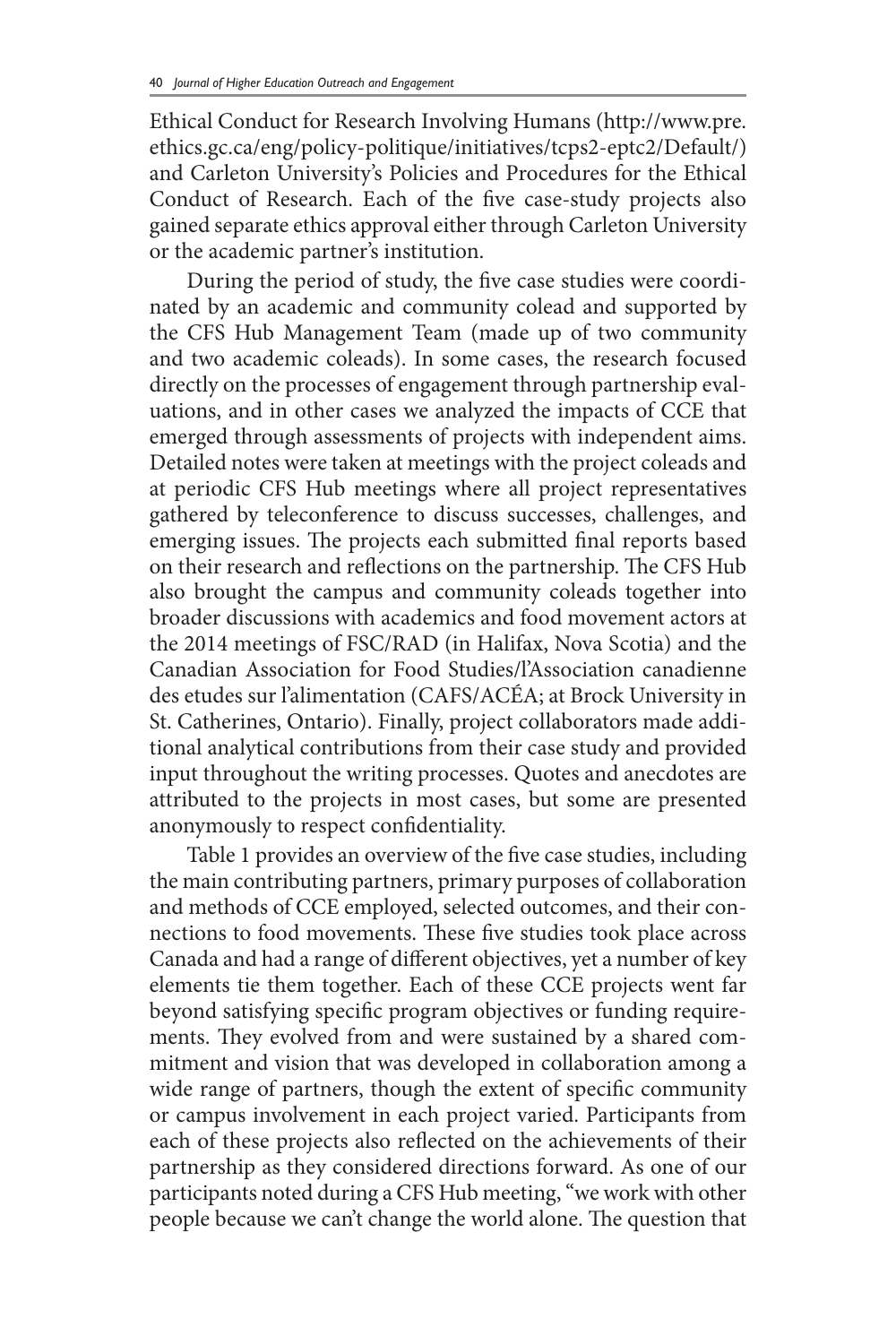seems less obvious is who do we choose to work with and is it effective?" Another commonality among the five case studies is that each fits within the broad goal of food system change embraced by a range of food movements. Notwithstanding these commonalities, the case studies show a range of experiences with collaborative engagement between academics and community partners.

|                        | <b>Primary Partners</b>     | Purpose of                                           | Selected               | Connection to          |
|------------------------|-----------------------------|------------------------------------------------------|------------------------|------------------------|
|                        |                             | Collaboration and                                    | Outcomes/              | <b>Food Movements</b>  |
|                        |                             | <b>Methods</b>                                       | Learning               |                        |
| Planning               | Sustain Ontario: The        | To explore different                                 | Students used theory,  | Sustain Ontario        |
| for Change:            | Alliance for Healthy        | models and policy initia-                            | course discussions,    | works with food        |
| Community              | Food and Farming            | tives to support munic-                              | and reflections to     | movements across       |
| Development in         | (staff and interns);        | ipal food procurement;                               | enrich the research:   | the province and is    |
| Practice (Ontario)     | Department of               | Conducted surveys,                                   | Partnership con-       | an active member of    |
|                        | Geography and               | interviews, environ-                                 | tributed to Sustain    | FSC/RAD:               |
|                        | Program in Planning,        | mental scan as part of a                             | Ontario's (under-      | Project was part of    |
|                        | University of Toronto       | graduate CSL course                                  | resourced) research    | Sustain Ontario's      |
|                        | (course instructors         |                                                      | needs and future       | vision for food        |
|                        | and graduate stu-           |                                                      | work                   | system change          |
|                        | dents)                      |                                                      |                        |                        |
| <b>The Seed</b>        | Guelph-Wellington           | Short term: to identify                              | Partnership met        | Project focused on     |
| <b>Community Food</b>  | Task Force for              | gaps and challenges with                             | community-identified   | shifting away from     |
| Hub (Guelph,           | Poverty Elimination:        | regional emergency                                   | research needs.        | a charity-based        |
| Ontario)               | <b>Food Access Working</b>  | food systems and assess                              | increased awareness    | approach to hunger     |
|                        | Group of the Guelph-        | potential improvement                                | of key issues, and     | toward a holistic      |
|                        | <b>Wellington Round</b>     | strategies; Long term:                               | helped build a shared  | model, recognizing     |
|                        | Table; University of        | to support the develop-                              | vision for change;     | inherent linkages      |
|                        | Guelph's Institute for      | ment of a community                                  | Research provided      | among poverty,         |
|                        | Community Engaged           | food hub: Used CBR and                               | evidence needed to     | health and well-being, |
|                        | Scholarship/Research        | various forms of knowl-                              | develop a community    | participatory decision |
|                        | Shop (graduate              | edge mobilization                                    | food hub and secure    | making, and sustain-   |
|                        | students, postdoctoral      |                                                      | funding                | able food systems      |
|                        | fellow)                     |                                                      |                        |                        |
|                        |                             |                                                      |                        |                        |
| <b>The Edible</b>      | Santropol Roulant;          | To find a permanent                                  | Established urban      | Initially limited      |
| Campus: From           | Alternatives:               | home for rooftop urban                               | agriculture project    | interaction with       |
| Showcase to            | Minimum Cost                | farm and create a living                             | and living classroom;  | food movements:        |
| Living Classroom       | Housing Group,              | lab for students and staff: Institutional facilities |                        | Over time, partners    |
| (Montréal,             | School of                   | To clarify links and diver-                          | made available         | recognized and         |
| Quebec)                | Architecture, McGill        | gences between part-                                 | to community           | connected to           |
|                        | University (professor,      | ners' strategic interests;                           | organizations; Pushed  | transformative food    |
|                        | students, staff)            | Conducted an evaluation                              | boundaries of urban    | systems values and     |
|                        |                             | of the relationships                                 | agriculture and public | developed food         |
|                        |                             | through interviews                                   |                        | movement networks      |
|                        |                             |                                                      | food provisioning      |                        |
| Community              | Community Food              | To engage in a                                       | Overcame challenges    | Initially limited      |
| <b>Food Assessment</b> | <b>System Steering</b>      | participatory process                                | by consolidating       | interaction with       |
| (Regina,               | Committee:                  | to improve community                                 | partnerships;          | food movements:        |
| Saskatchewan)          | Health Promotion            |                                                      |                        |                        |
|                        |                             | food systems; Conducted Academics generated          |                        | Project played a       |
|                        | Department of               | an environmental scan.                               | research that was      | role in starting the   |
|                        | Regina Qu'Appelle           | needs assessment, and                                | highly valued by       | conversation and       |
|                        | Health Region; Regina       | evaluation process                                   | community partners;    | building/connecting    |
|                        | <b>Education and Action</b> | through focus groups                                 | Created an action      | to food movement       |
|                        | on Child Hunger             | and interviews                                       | plan that created new  | networks               |
|                        | (REACH); Community          |                                                      | networks               |                        |
|                        | Research Unit.              |                                                      |                        |                        |
|                        | University of Regina        |                                                      |                        |                        |

**Table 1.** *Overview of the Five Case Study Projects*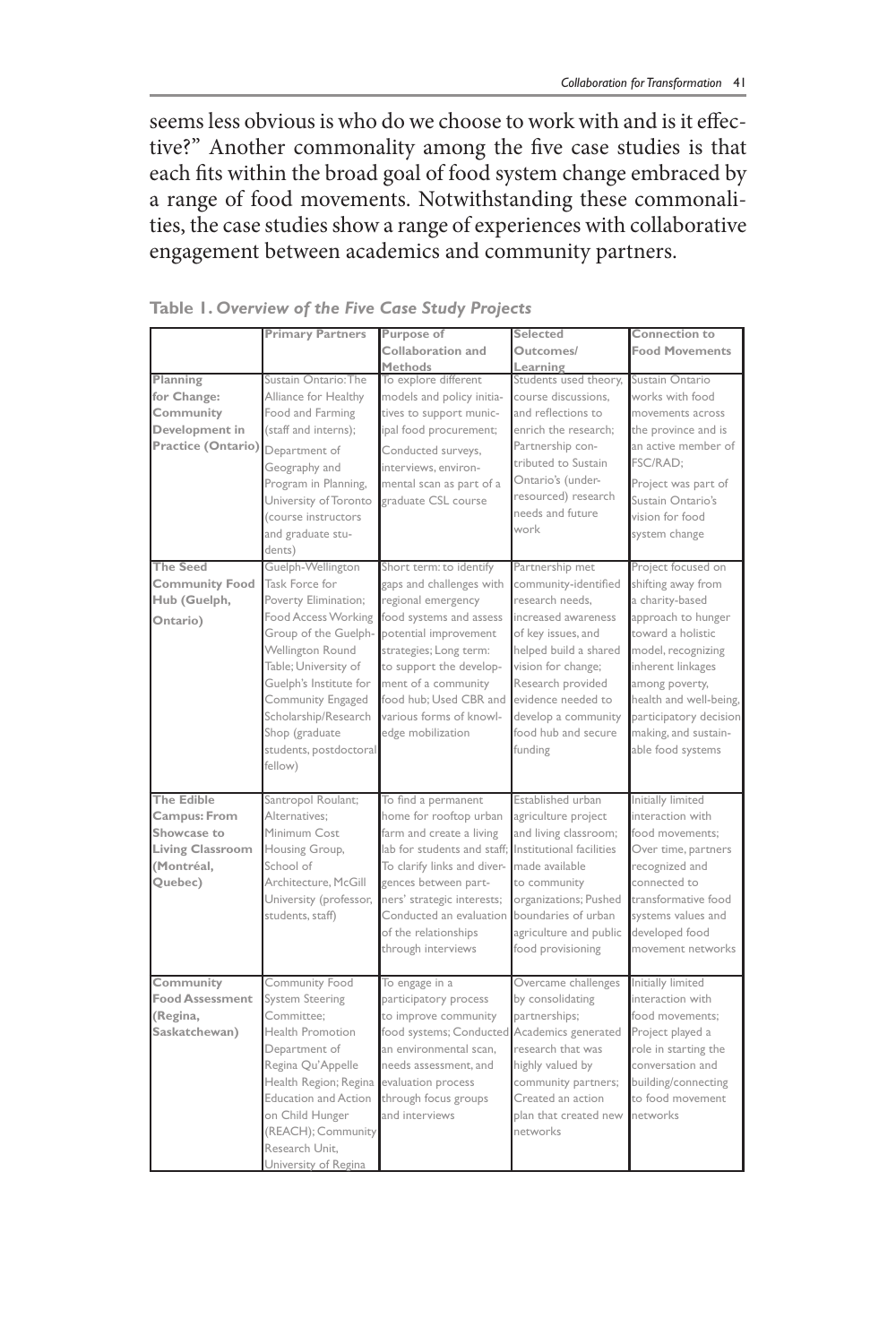| Developmental     | Long-term Inmates    | To conduct a develop-                     | Academics gained       | Initially limited    |
|-------------------|----------------------|-------------------------------------------|------------------------|----------------------|
| Evaluation        | Now in the           | mental evaluation to                      | deeper understanding   | interaction with     |
| (Mission, British | Community (LINC);    | build on (1) an existing                  | of the realities       | food movements:      |
| Columbia)         | Correctional Service | partnership formed                        | of offenders and       | Project addressed    |
|                   | Canada; District of  | around a critical                         | ex-offenders:          | issues of localizing |
|                   | Mission, BC; Hope    | ethnographic study of                     | Produced valuable      | food systems         |
|                   | Central: School of   | food insecurity and                       | outputs (e.g., digital | and sustainable      |
|                   | Nursing, University  | the transitioning from                    | storytelling); Peer    | agriculture with     |
|                   | of British Columbia  | incarceration and (2)                     | research assistants    | an emphasis          |
|                   | (faculty)            | LINC's new agricultural                   | and research staff     | on restorative       |
|                   |                      | social enterprise (Emma's that had worked |                        | justice; Over time,  |
|                   |                      | Acres) that employs                       | in the prison food     | relationships were   |
|                   |                      | survivors/victims, ex-                    | system helped          | built with other CCE |
|                   |                      | offenders, and offenders                  | engage participants    | projects (through    |
|                   |                      |                                           | and contributed        | CFICE), FSC/RAD,     |
|                   |                      |                                           | to research            | and food movements   |
|                   |                      |                                           | and knowledge          |                      |
|                   |                      |                                           | dissemination          |                      |

### **Results**

In this section, we draw on the five case studies to address two key themes that emerged from our research in relation to ways that CCE might support social movements and contribute to building socially just and ecologically sustainable food systems: (1) the roles of the different community-based and campus-based partners and (2) the tensions that emerged and how they were addressed.

# **The Roles of "Campus" and "Community" in Community–Campus Engagement**

**The contributions of campus-based actors.** Although faculty and students played different roles depending on the project, they generally contributed knowledge and professional research skills that community-based practitioners lacked. Academics (whether faculty or students) also have the privilege of being able to take a step back from the day-to-day work of civil society organizations to consider the broader sociopolitical context, gather data, and critically reflect on research results. In our five case studies, academics working with community partners facilitated dialogues, integrated information from beyond the community context, and reframed issues to articulate them in new ways. Campus-based actors reported having a more concerted amount of time and space to analyze data as a part of their professional expectations. The contributions that academics provided were identified as being important to food movements. One of the community-based coleads commented,

Given my heavy load of responsibility… I rarely have the time to step back and reflect, as my workload frequently only allows for a reactive approach. I really appreci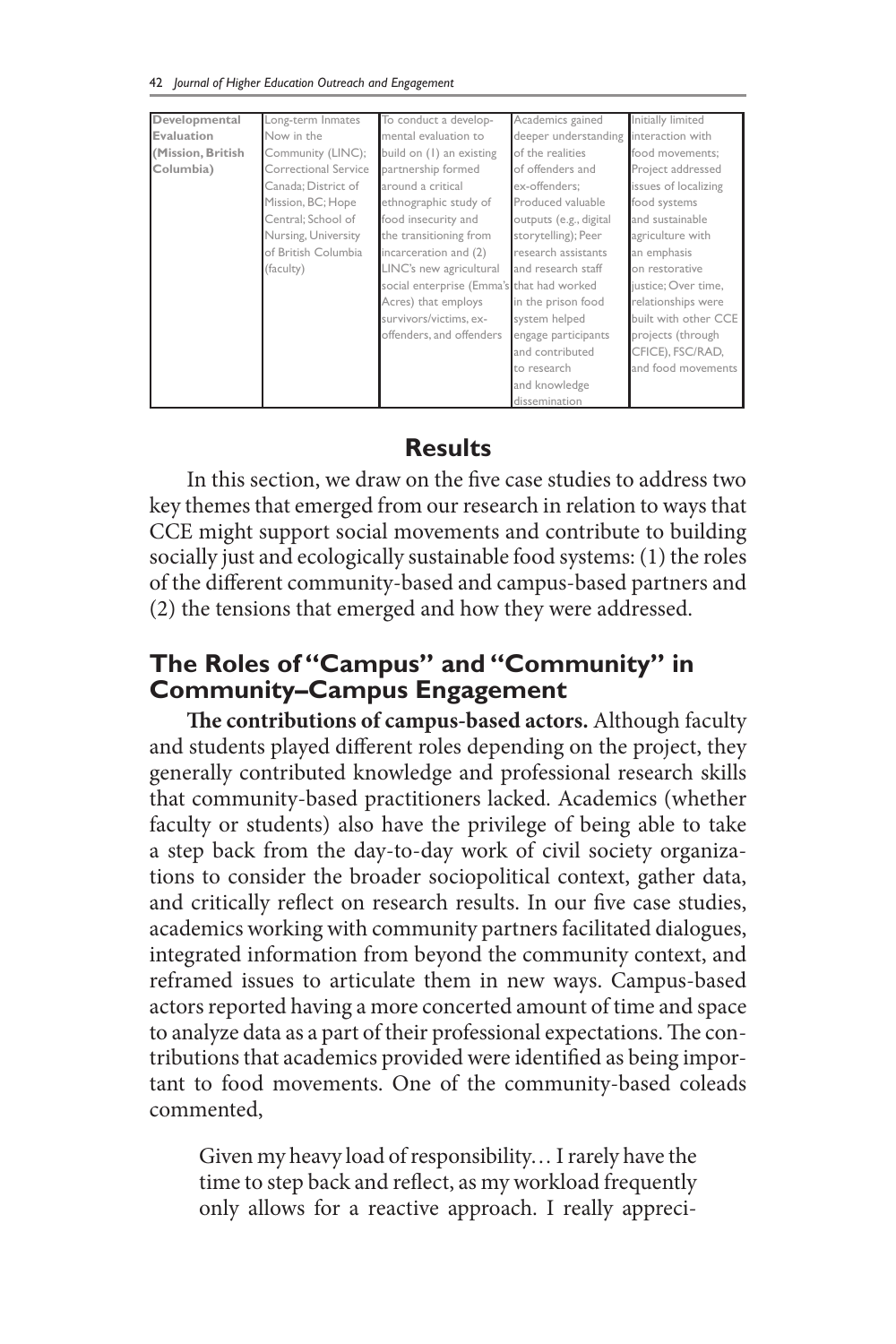ated that the academics involved bring a methodical and rigorous approach to the work. They frequently reminded me of the original goals, possibilities and lessons learned from the project through their observations and suggestions.

Throughout the case studies, academic researchers also provided valuable new information, challenged accepted knowledge about the dominant food system, and helped civil society organizations reflect critically on their own strategies.

Evaluations of The Seed project noted that although many of the community stakeholders possessed a wealth of anecdotal evidence regarding the challenges facing the dominant food system, it was difficult to translate this knowledge into action. The participation of academics was seen as beneficial because they provided solid evidence demonstrating the problems with existing emergency food provisioning and suggested potential strategies for improvement. The campus-based research team was also able to integrate the opinions of stakeholders with experiences from other contexts about how to most effectively combat issues of food insecurity. The academics supported the ongoing efforts of the community partners and contributed to a gradual shift in the local discourse around food systems from a focus almost exclusively on emergency food toward using ideas of social justice, dignity, equity, and sustainability. The research results articulated both the current reality and the potential for change and were used to leverage advocacy efforts aimed at transforming the dominant food system more broadly. Although processes of CCE were challenging at times, it was also an invaluable way of building broad-based and meaningful support for what eventually became The Seed's vision of a community food hub.

Our research also found that having academics involved in CCE provided legitimacy (in the eyes of the public, funders, other academics, and the media in particular) to the projects. Collaborating with academics considered experts in a particular subject area proved useful to community partners. For example, in the case of Planning for Change, the two graduate students working with Sustain Ontario conducted environmental scans of municipal procurement programs in Canada, the United States, and the United Kingdom, as well as jurisdictions across Ontario. Their research (and academic affiliation) contributed to a successful grant application that enabled this work to move forward through a newly created network of community-based actors across the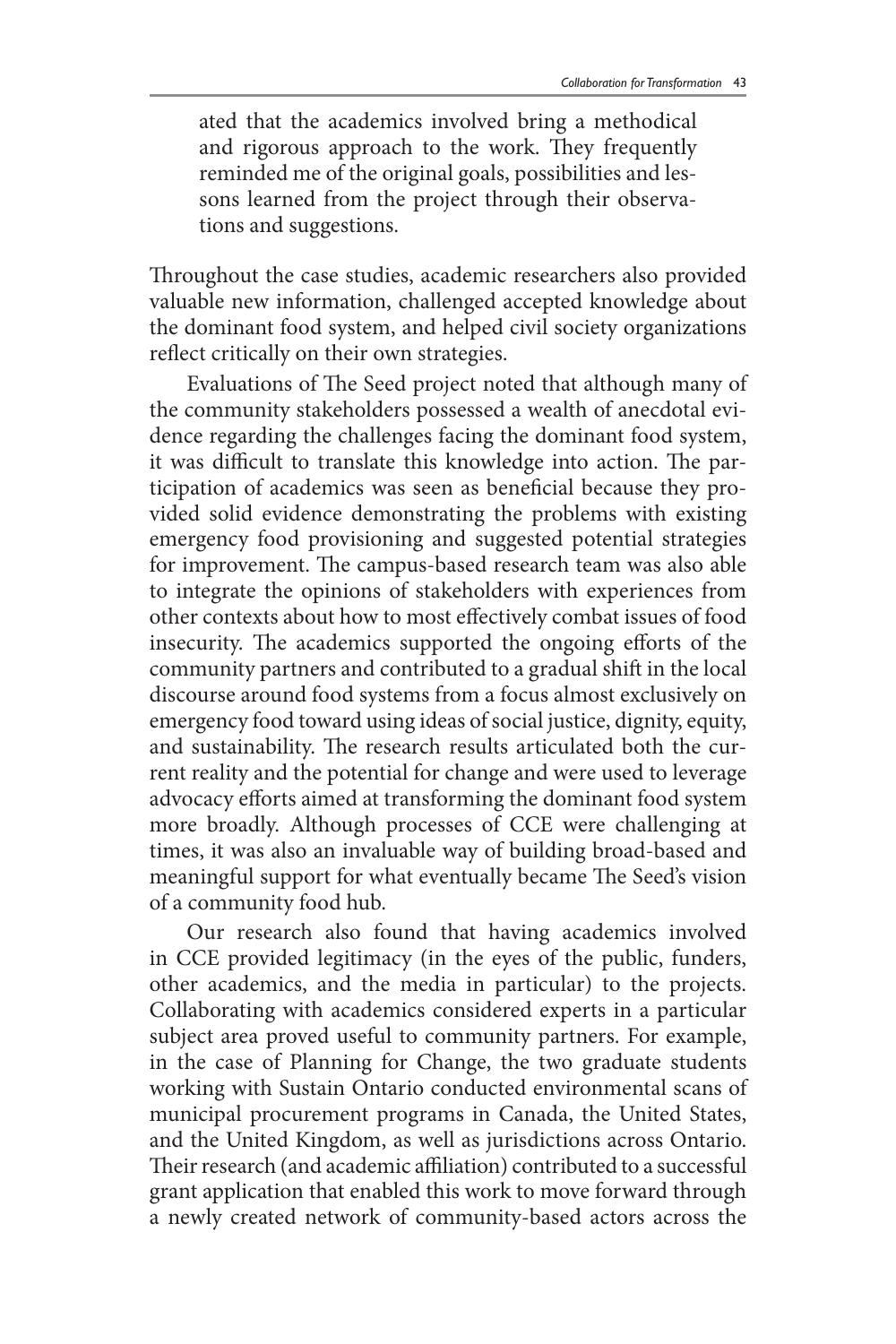province. In the Developmental Evaluation project, the university partnership with LINC helped to raise the profile of Emma's Acres (LINC's agricultural social enterprise) and broader issues within the prison system.

For the Edible Campus project, being associated with a highprofile institution helped raise awareness for Santropol Roulant through media coverage. Santropol Roulant also benefited financially through access to funds available within McGill University. According to an evaluation report on the CCE project, the stakeholders all agreed that the partnership enabled them to accomplish much more than if they had worked independently *(Made in Montreal & Lance, 2014)*. Reflecting on their experience, one of the community-based coleads noted, "I think that the academics in this project helped to open some doors for the partnership, for example through publications, which then create opportunities for reflection, learning, and building legitimacy for community-based work."

The participants all agreed that academic knowledge should not be elevated above community-generated knowledge; nonetheless, there was consensus that the credibility brought by academics in the eyes of the public or the media could be used strategically. One of the community coleads spoke to the value of having academics involved in CCE work:

I think that one of the most important contributions of the academic partners is the legitimacy they accord to the community work and the integrity and importance of knowledge generated in the community. In some instances the credibility of academic partnerships and publications helps the community concretely in making a political case for their work or funding.

Although community-based practitioners were also active participants in the research, many commented that they were limited in what they could say publicly for fear of jeopardizing relationships with authority figures they might be trying to engage. For example, many community organizations were beholden to multiple funders, which caused challenges for doing movementrelated work. One of the community coleads explained, "We have to be careful with the language we use, particularly around critique." This created a valuable role for academics, since they often had greater freedom to express dissenting ideas in a public forum. In one of the case studies, tensions arose around the way that research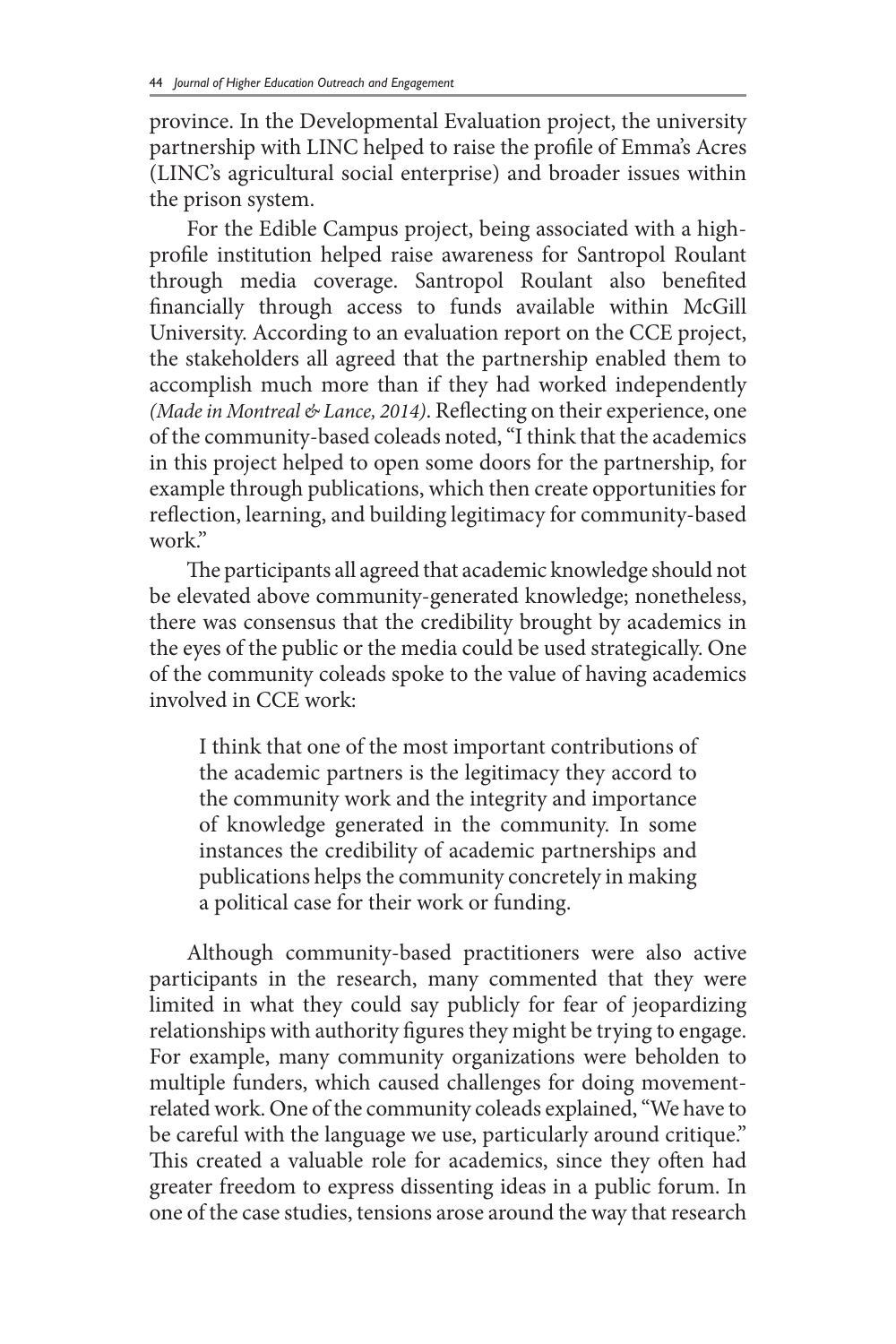was being presented because of the critical nature of the findings. Midway through the project, the funder articulated a new direction that was quite narrowly focused, a demand that dramatically changed the project's direction and limited the organization's ability to take a critical stance. However, the academics involved were still able to present their critiques (confidentially) to provide food movements with important knowledge and insight into the challenges that arose.

Finally, academics in our case studies had access to resources beyond those of the community-based organizations. This included paid time to conduct research and analyze data as well as access to material resources. For example, the CFICE project was able to provide community-based organizations with a small budget to support the evaluation of their partnerships. Supporting community organizations to leverage these resources was identified as a valuable part of CCE relationships since community groups have little access to research-related funds. In the case of the Edible Campus project, when Santropol Roulant lost access to the original location for the urban agriculture project in 2006, the provision of space on McGill's campus to reestablish the gardens enabled the project to continue. In this instance, a preexisting relationship with a professor at McGill enabled representatives to explore the possibility by engaging in negotiations with campus administration, faculty, and other departments. Through collaborative design and planning, which the team presented to McGill's administration, a totally reimagined project was relocated on the downtown campus. As the partnership developed, the faculty and students were able to leverage additional support from the university's Sustainability Projects Fund, which enabled the community partner to hire a gardening animator and support an initial demonstration project to expand and incorporate new growing areas (e.g., raised beds and an apiary). Links to the university also enabled the project to connect to the growing food movement on McGill campus that included a student-run gardening initiative and farmers market that has engaged many new academic and community partners.

**The contributions of community-based actors.** Our case studies represented a broad range of actors, from informal alliances to registered nonprofit organizations and public health offices. In each of the projects, community partners contributed the knowledge and experiences that formed the basis of academics' research and writing. Community-based actors also had a sophisticated range of research skills, as well as networks of relationships and context-based knowledge that academics lacked. One commu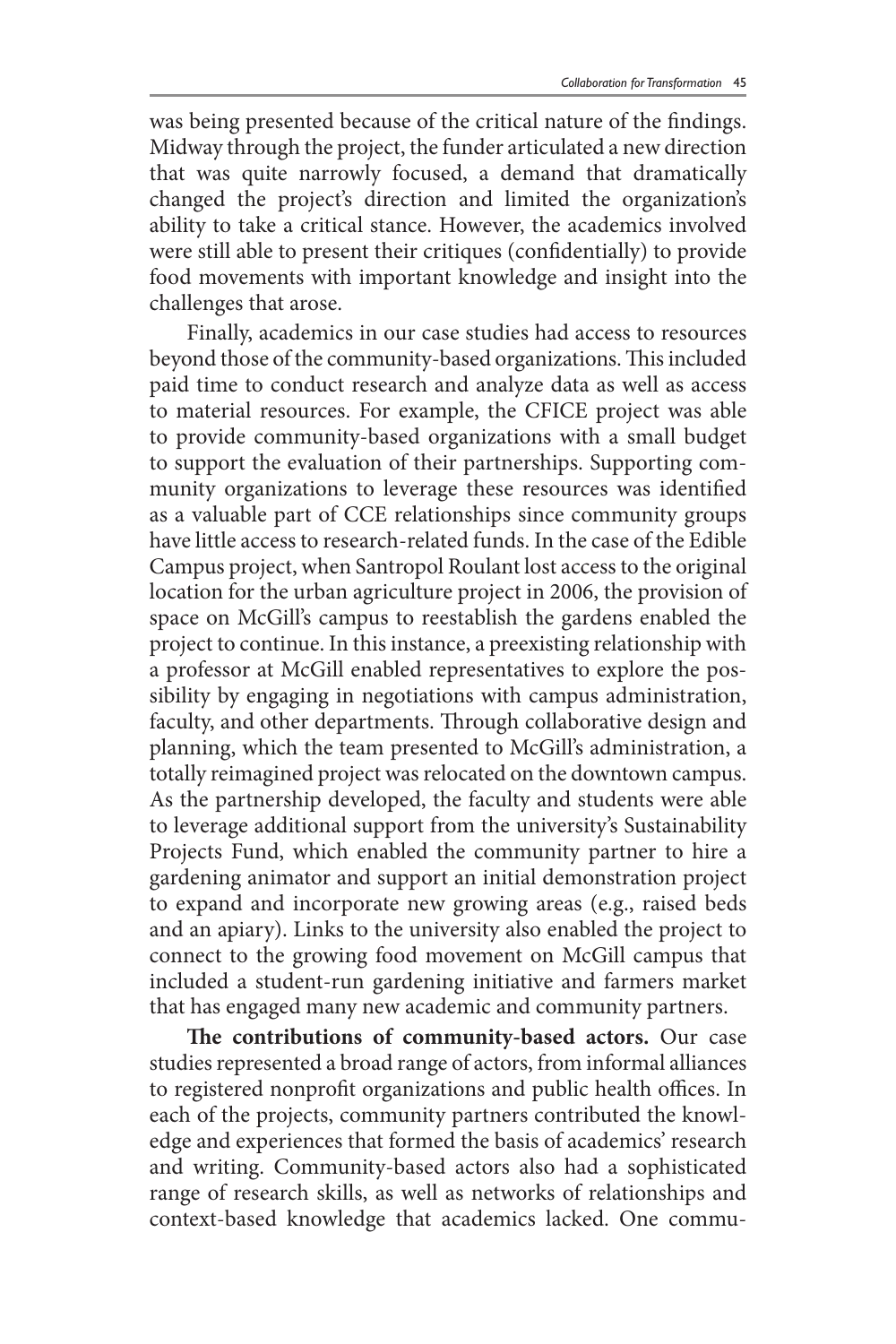nity-based colead commented, "Academics need to recognize that research done within and by the community can be extremely rigorous." This was evident in the high-quality documents that were produced as a result of the case study projects, many of which were researched and written by community-based actors. Partnerships with community-based organizations also provided academics with practical cases and tangible sites for constructive, critical, and meaningful research. Their profession requires academics to conduct new and innovative research; thus they are constantly looking for "real world" environments for their fieldwork. Project coleads noted that civil society organizations could also grant legitimacy to academics by establishing relationships with prospective research participants and audiences. Further, many academics also leverage community partnerships for their grant proposals and research.

In the case of the Developmental Evaluation project, the research would not have been possible without LINC's contribution. With incarceration-related research, it is extremely difficult to reach the population of interest and get accurate and meaningful data. In particular, those who work within the prison system (e.g., individuals who were incarcerated, parole officers, correctional officers) are rarely willing to talk about the food system, particularly in the current context of cutbacks and the centralization of food production of some prisons. Because LINC is firmly established and well recognized as an ally of those who are currently and formerly incarcerated, the relationship enabled the academics to connect with the target population. In the case of The Seed, the community partners had well-established trust-based relationships with participants from vulnerable populations (e.g., people experiencing poverty and food insecurity) necessary for conducting participatory research. The community partners were able to effectively identify key research needs and priorities based on their extensive knowledge of the region. Throughout the project, the community partners helped the research team navigate politics and tensions within the communities. This became particularly important as the project moved into its later stages, which focused on action. These examples highlight the ways that community partners provided the researchers with legitimacy in the eyes of a wide variety of community stakeholders who might otherwise have been less inclined to participate in the research or pay attention to the results.

Community-based organizations are required to produce practical outputs from their work, and academics are required to publish research results in peer-reviewed journals and books. When the research and publications emerge from a partnership and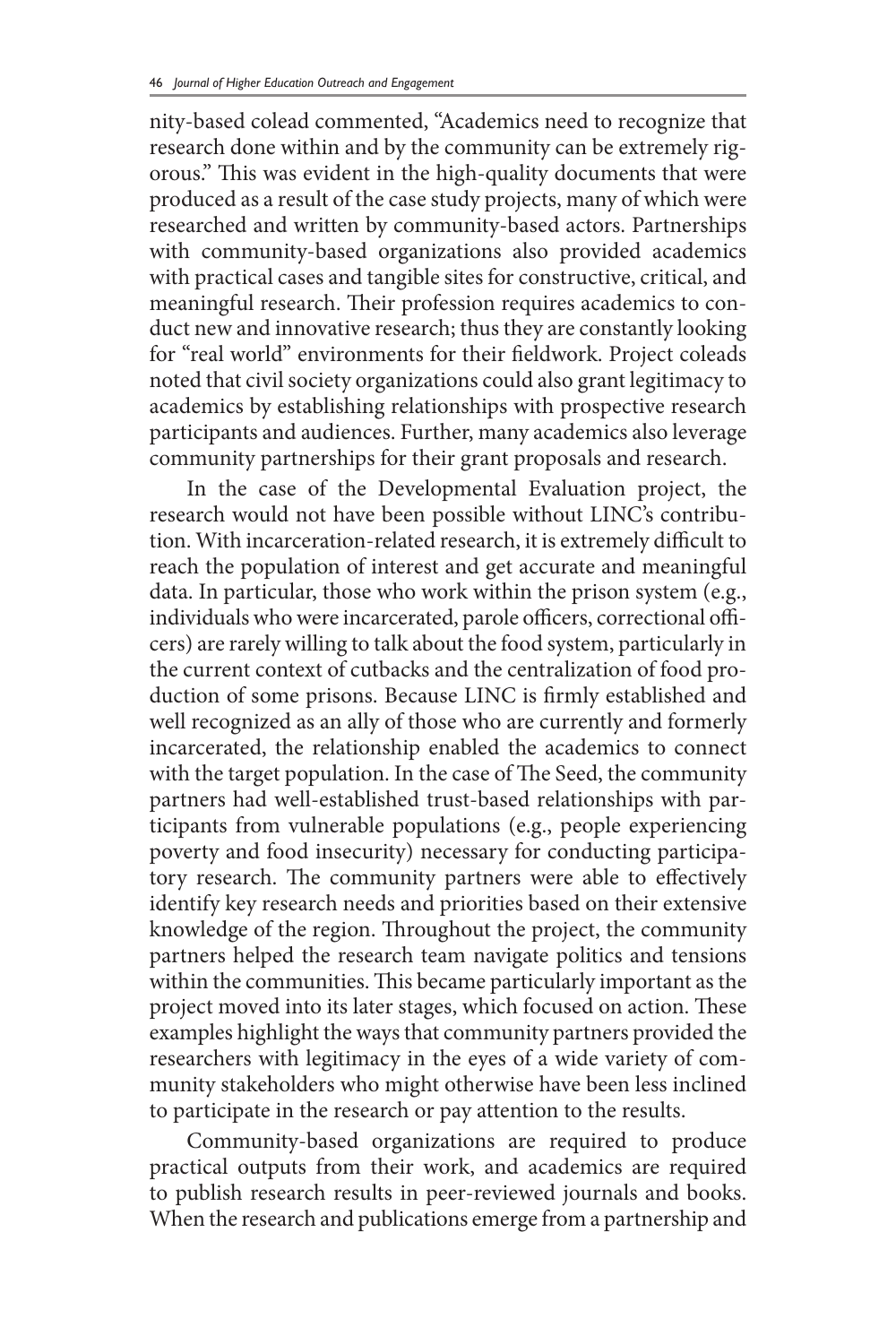can be crafted collaboratively, their use and value can be mutually beneficial to all parties. For example, outputs from the case studies were used for meeting academic needs but were also identified as helpful for community actors in their strategic planning and for funding applications. The students in the Planning for Change CSL course were able to write papers and reflections to satisfy the course requirement while also contributing to a major report and grant proposal for Sustain Ontario. In the case of LINC, interactive sessions with participants of Emma's Acres contributed baseline data for future evaluations. The collaboration provided valuable research data for the academic partners and also helped LINC develop resources that contributed to insights for expanding their project. In the case of The Seed, academic and community collaborations provided evidence that was perceived as valuable by community members and key stakeholders due to the rigorous research process and expertise of the team. The research produced evidence that helped the community partners clarify direction for future action-oriented change. The research results were also useful for securing project funding and were integrated into grant applications. Research from the Edible Campus project was showcased at the Canadian Centre for Architecture as a part of their two very successful exhibitions: What You Can Do With the City and ABC: MTL; A Self-Portrait of Montréal.

Collaborations with community-based organizations were also found to lend credibility to instructors with their students. In a number of our case studies, connecting students with communitybased organizations offered experiences that could not be gained exclusively in the classroom and provided an application and context for in-class learning. Like faculty, students also have the skills and resources to contribute to the work of civil society organizations and in some cases, the students were already directly affiliated with organizations working on food system transformation. For example, in the case of Planning for Change, the instructors were required to develop partnerships with community-based organizations for their graduate CSL course. As part of the pedagogy, it was important to build long-term relationships with social-justiceoriented organizations that had the capacity to manage students and facilitate meaningful research projects. The course would not have been possible without Sustain Ontario and its broad network of members. In the case of the Community Food Assessment, the partners recognized that students involved in the research were already engaged with the community organizations through clubs and volunteer work. In contrast, the faculty were not as clearly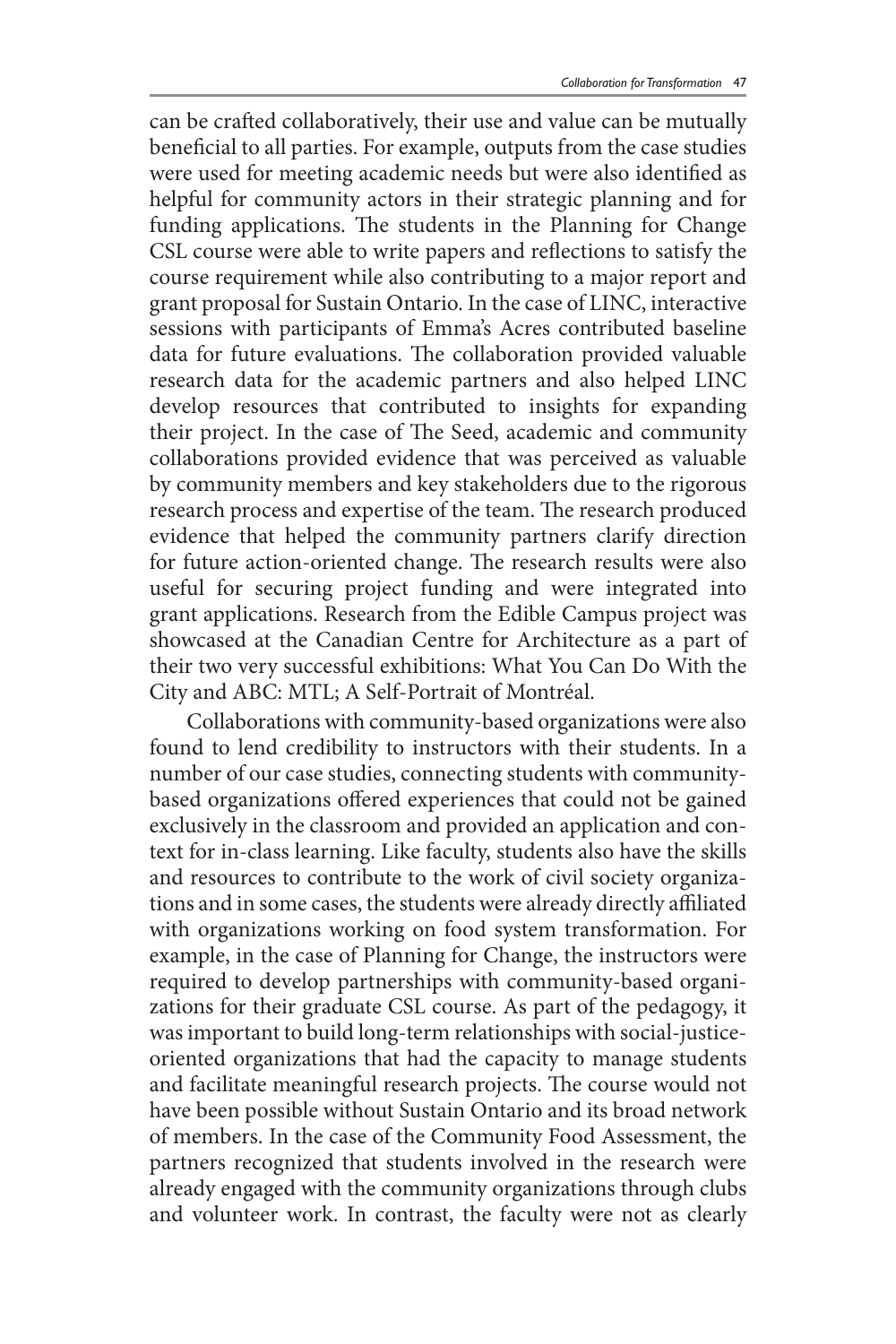connected, and their commitments and timelines were not as well aligned. For these students, participation in CCE provided the theoretical framework and analysis to complement their lived experiences.

In The Seed project, the academics involved were all graduate students at the time, and the project created opportunities to actively engage in their local community. One of the students went on to teach an introductory seminar course that worked with The Seed to provide further community-engaged learning opportunities to his students; another continued to be actively involved as a volunteer despite leaving her official role as a university researcher. Similarly, the urban agriculture infrastructure established at McGill University through the Edible Campus project has become a vibrant outdoor classroom, workshop space, and research site used by faculty and their students. Working closely with students (among others), Santropol Roulant creates opportunities for people to learn more about growing food in the city through hands-on activities by offering workshops on topics from seed saving to beekeeping. In addition to educational activities managed by Santropol Roulant, faculty and students use the gardens for multidisciplinary educational and research projects.

In summary, our research found that community and campus actors involved in the five CCE case study projects contributed significantly to research and teaching and to organizational objectives. Further, this collaborative work was identified as a central part of achieving the food movement goals of fundamentally reorganizing the way food is produced, distributed, and consumed as well as valued. However, participants also noted that more work was needed in order to ensure that these collaborations reach their full potential and are meaningful for everyone involved.

## **Tensions Emerging from Assumptions About Roles**

As described above, campus and community actors can attain mutual benefit through CCE work. However, our research found that making assumptions about roles and contributions could become a significant barrier to effective working relationships. From a conventional CCE orientation, academics are often assumed to do research and teach, and civil society organizations are expected to focus on programming in the community. Although CCE participants may at times play these respective roles, it was also evident that roles were rarely fixed and often changed as the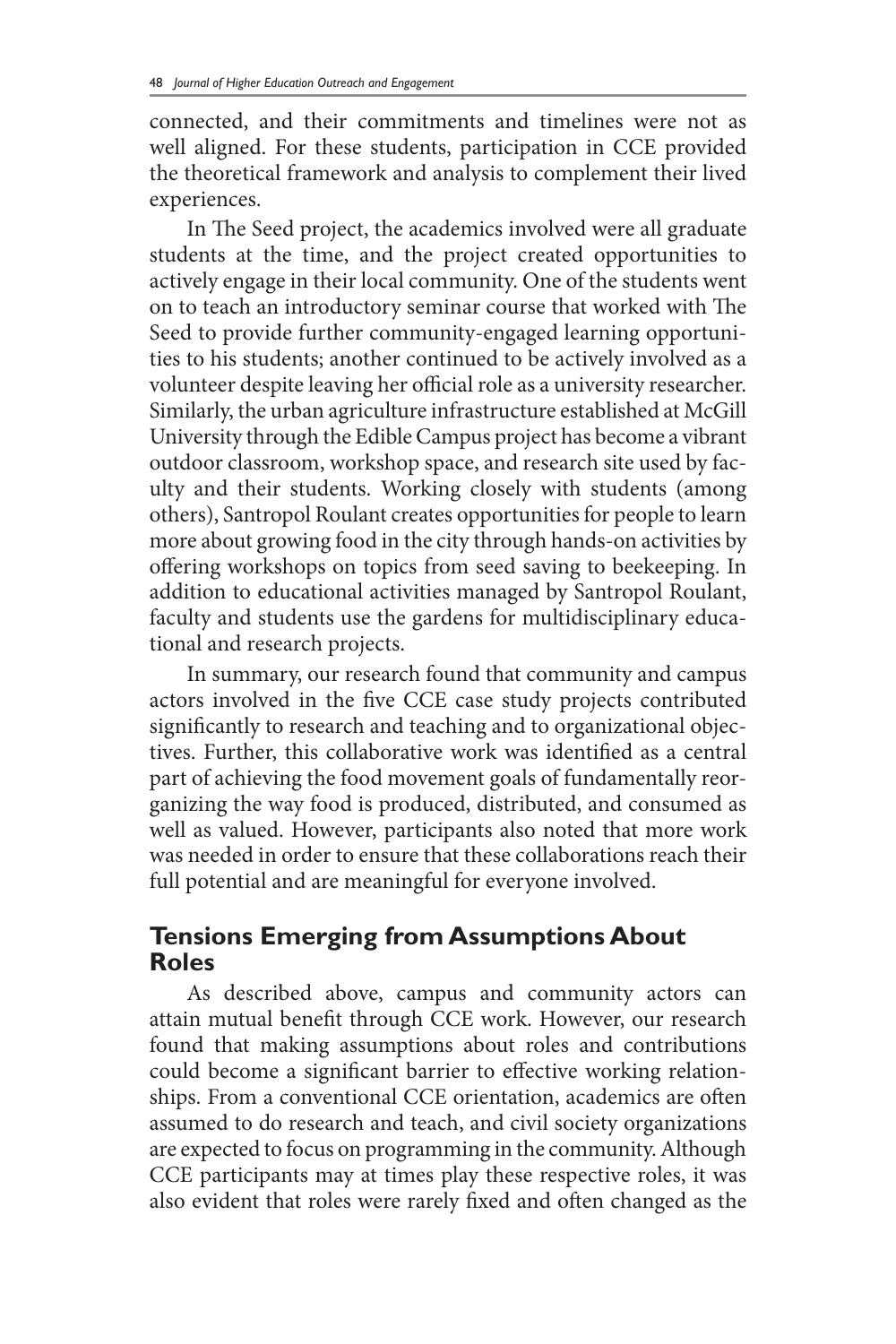projects developed. In our case studies, we found examples of academics involved in day-to-day work that supported civil society organizations. Likewise, we found examples of community-based actors deeply engaged in research and data analysis. Even when concerted efforts were made to clarify expectations at the outset (e.g., through discussion, terms of reference, and contracts), unexamined assumptions could become a major barrier to developing fruitful partnerships between campus and community actors. As the projects developed over time, strategic directions and daily tasks changed. Many of these shifts were unexpected and informal (i.e., original terms of reference remained unchanged) and were based on the particular context and needs of each project.

**Understanding tensions: Unpacking differences through conventional versus transformative approaches to community– campus engagement.** Analyzing the tensions that emerged within the community–campus relationships, we observed some significant differences among the five case study projects. In the case of the Community Food Assessment, the evaluation of the partnership revealed that there were very different perceptions of what role the academics were intended to play. For example, community partners expressed that there was a "lack of understanding and sensitivity to timelines" and that many of the academics did not act as "full partners" and selectively "chose their level of involvement" as the project progressed. In contrast to the community partners' expectations, academics described their role as primarily "supervisory." One academic commented, "There was no professional incentive for my involvement; it was just my area of interest… I am surprised to learn that concerns have been raised. We thought everything was just fine." This was identified as a major lesson learned by project partners and as a topic vital to address within future collaborations. At first glance, it appears that these relationships represented fairly conventional forms of CCE. Upon closer analysis, we also observed that the academics lent their expertise and other resources to the community-based partners in pursuit of the project's objectives. Still, the partners remained distinct, with their work largely separated except for specific contributions of traditional academic support such as supervising research outputs. Here, campus and community partners adopted an approach whereby academics were more distant. However, the evaluation work suggested that this form of CCE was appropriate for academics and was still valued by the community partners. Further, it also helped move other types of community and policy action initiatives forward.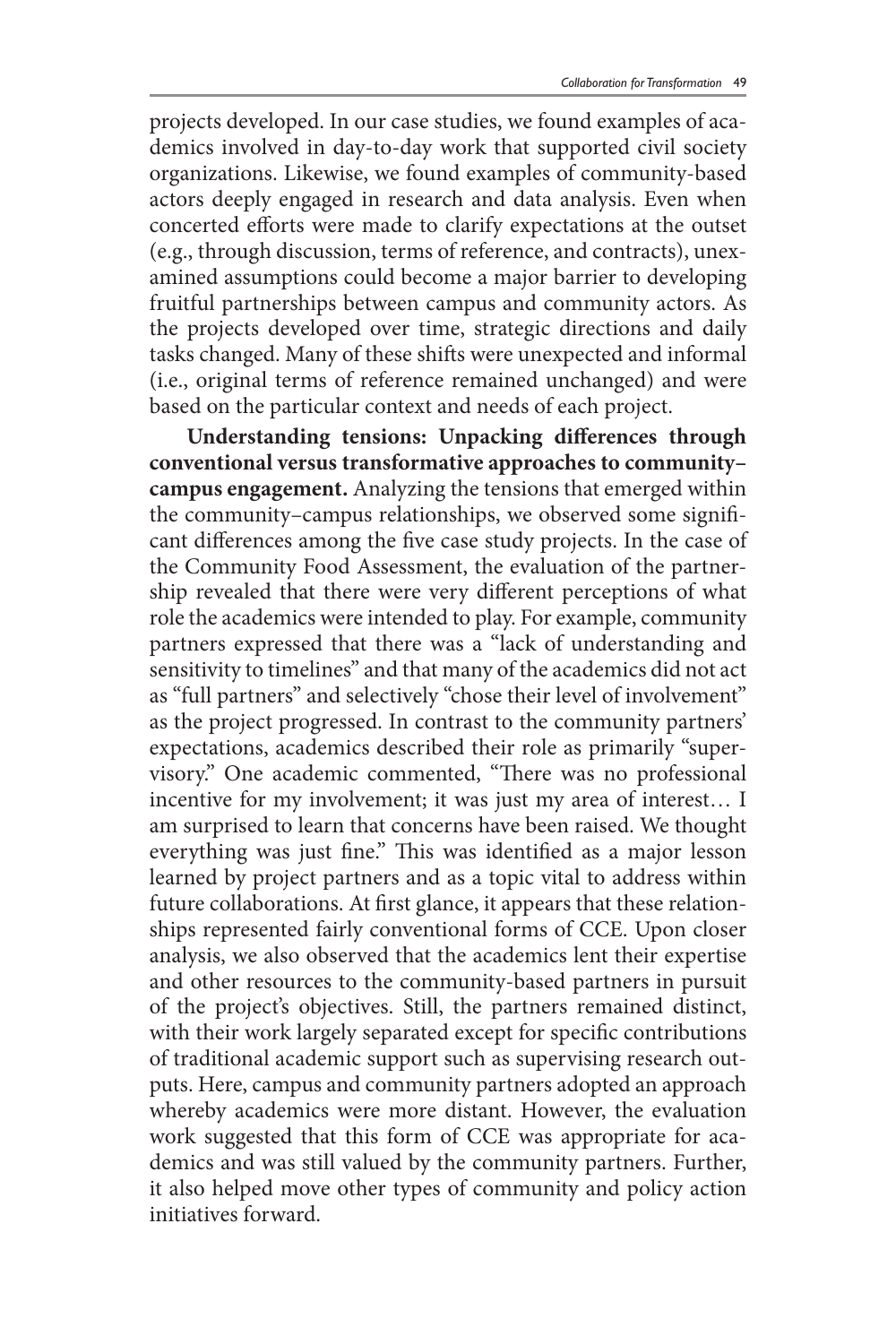In the case of the Developmental Evaluation project, the relationship had elements of both conventional and transformative approaches. In its early stages, the academic researcher and LINC were already partnering on a research study initiated by the campus partner examining food insecurity and the transition from incarceration. However, as the partnership developed, the collaborative initiation of a developmental evaluation helped evolve the relationship to take a more transformative orientation that included developing horizontal relationships. Both the academic and community partners realized they were working toward a common goal of social justice that included a critical assessment of the food system within the prison context and for those transitioning from incarceration. Because LINC controlled the funds, direction, and pace of the Developmental Evaluation project, the academic partners were forced to step back at times, reflecting a relationship that disrupted conventional (and assumed) roles. Since there has been limited research around the food system within the prison context, the project added significantly to the existing knowledge about food systems and marginalized populations, yielding results that could be shared and extended beyond the prison context. The research helped to clarify the interrelationships of food, health, and justice systems within social and political contexts and how the food system within the prison context does not foster mental health. Through firsthand accounts obtained from interviews and the textual data that was produced, the campus and community partners gained a deepened understanding of how multiple systemic factors and social locations intersect and contribute to inequities for those in the prison system and the people that support them. This relationship also suggested that developing more horizontal relationships required academics to adjust their expectations and be willing to forgo their own desired outputs and control over the project. The transformational CCE orientation was necessary for building authentic relationships within the communities and connecting to food movements more broadly.

Similarly, in the case of The Seed project, the work began with a conventional CCE orientation. Initially, community organizations approached the university looking for specific answers and models to fix a problem. However, it became clear over time that leading the project was not an effective role for the university to play. Eventually, the partners decided together that the university should take on a more supportive role that included sharing information to help support decision making. A key turning point in the relationship occurred during the first phase of the research,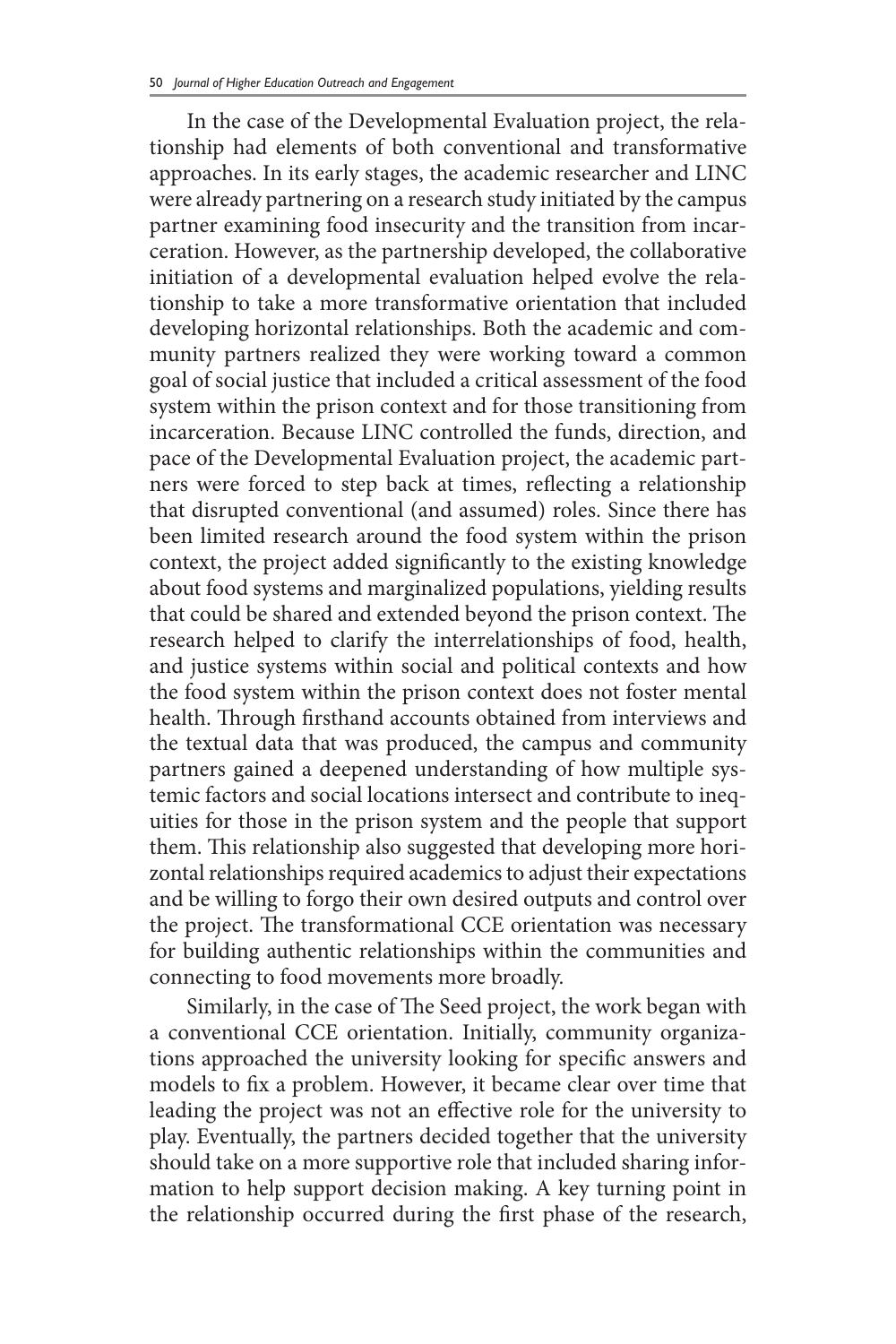when it became clear that the partners had been working under different assumptions regarding their roles. This process of clarifying roles and expectations was a gradual one that happened over the course of many meetings (both formal and informal). As the research team negotiated with the many partner organizations, the relationships between campus-based and community-based actors shifted to become more horizontal. This enabled the research to take on an activist orientation as the project evolved.

**Addressing tensions and challenges in community– campus engagement: The importance of critical reflexivity and respectful relationships.** Given the potential disconnects between the assumed contributions and actual roles, communication and flexibility were identified as critical for effective CCE. Because the case study projects were each working with different approaches and methodologies, we observed that CCE worked best when partners reflected critically on their practice. This was even more apparent in respect to social movement building, where the relationships were intended to be long-term, and the goals of the work extended beyond the immediate needs of both the academic and community partners engaged in the projects. An example was the requests from project coleads to hold regular in-person meetings as opposed to relying strictly on virtual communication among the CFS Hub projects. There was also an expressed desire to use these meetings to participate in an ongoing and interactive dialogue about problems that arose as well as to learn from the other case studies. The CFS Hub Management Team helped to facilitate regular teleconferences and in-person meetings between campus and community partners as often as possible. The case studies also revealed the importance of reflexivity among all actors in their work together. In some cases, this reflexivity came through formal evaluation processes and critical questions supported by the CFS Hub that forced project coleads to reconsider their assumptions. In other cases, community and campus actors challenged each other to reconsider their assumptions and ways to move forward. For example, the final report from the Community Food Assessment project *(Beaudry-Mellor, 2014)* discussed the evaluation process in which participants critically reflected on the contributions and value of all the different partners involved.

Developing meaningful communication takes significant time and effort. In the case of The Seed project, both the university and community partners were working together for the first time as well as with a new network of organizations. This meant that each partner lacked clarity around expectations and processes of CCE.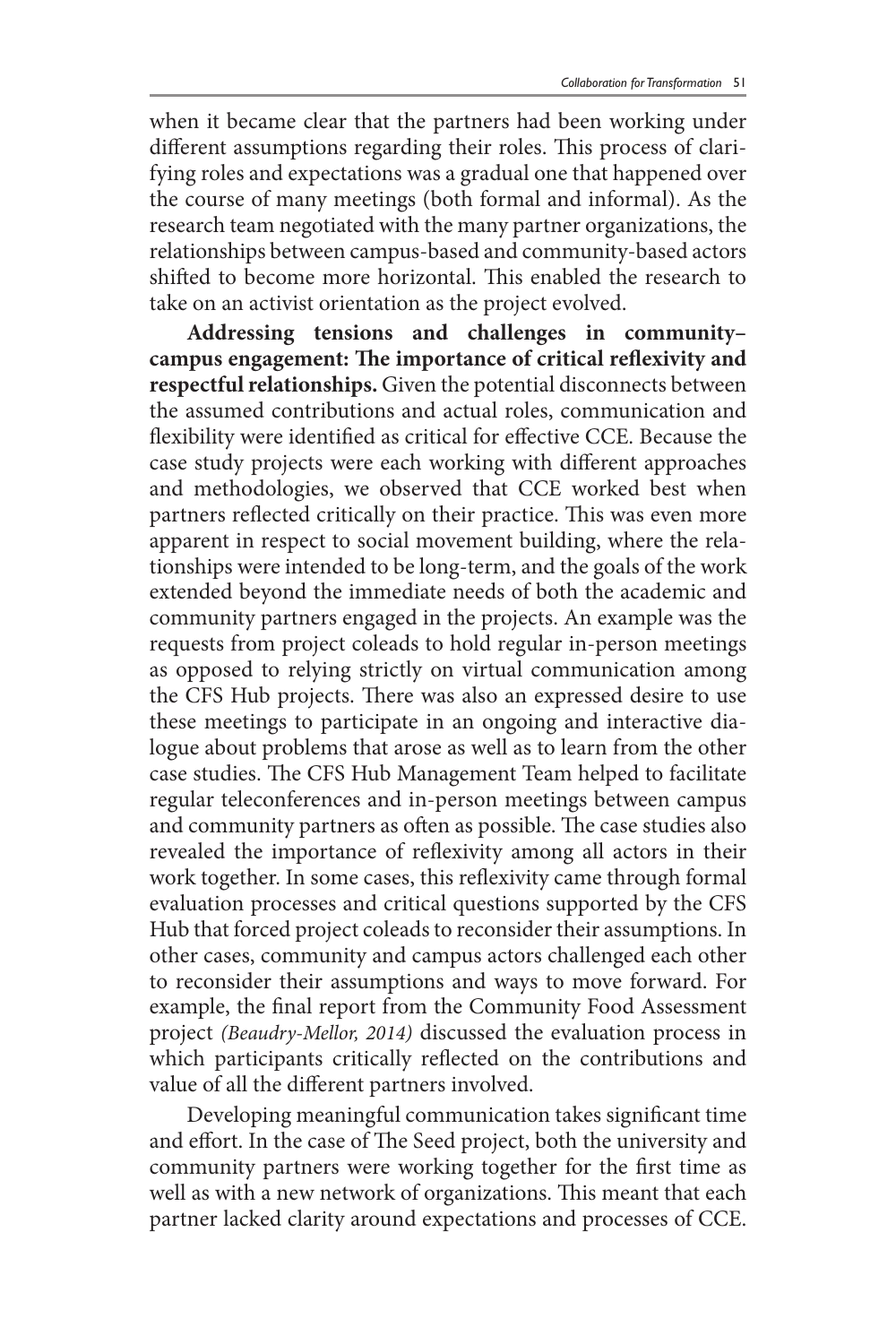Open and honest communication along with critical reflexivity did not happen in a meaningful way until a crisis provoked by miscommunications and assumptions on all sides threatened the project's ability to move forward. In part, this was because pressure from community partners and other key stakeholders led the research team to focus on trying to meet tight deadlines. The campus-based Research Shop played an important role by providing a structured space for members of the research team to engage in dialogue about their experiences. As the collaboration matured and the partners worked through various challenges such as miscommunications, the level of trust increased dramatically, which facilitated a more effective research–action partnership. Once relationships were well established, it became easier to communicate and in some cases, this happened on an informal basis (e.g., during social gatherings held outside official CCE activities). As the project developed, the responsibilities and expectations of the partners became clearer and over time, the trust and good faith between the partners grew to such a degree that they began to consider themselves colleagues as well as friends pursuing a shared agenda for community change. The importance of this transformation cannot be overstated as without it, the successes of The Seed's community food hub initiative would have been far more difficult to achieve.

In a number of the case studies, preexisting relationships were identified as an important factor for addressing tensions that arose over the course of the project as well as for developing critical reflexivity and maintaining effective partnerships over time. For some, these relationships evolved informally; for others, they had developed over the course of earlier CCE projects. In the case of Planning for Change, the instructor had worked in the nonprofit sector and brought his community networks into teaching the CSL course. The partnership was seen as a way to advance the curriculum and support the work of the community colead and a food movement agenda. In practice, this meant that although the project focused on municipal procurement, the broader goal of the work was to build new networks of scholars, activists, and civil servants who were working toward a more socially just and sustainable food system. This preexisting relationship enabled both campus and community coleads to anticipate some of the challenges that might arise and to deal with new challenges effectively. It also enabled the partners to develop a culture of collaboration in which both coleads understood how to gain mutual benefit through a CSL course, and it established the basis for Sustain Ontario to work with CSL students in subsequent years. In the case of the Developmental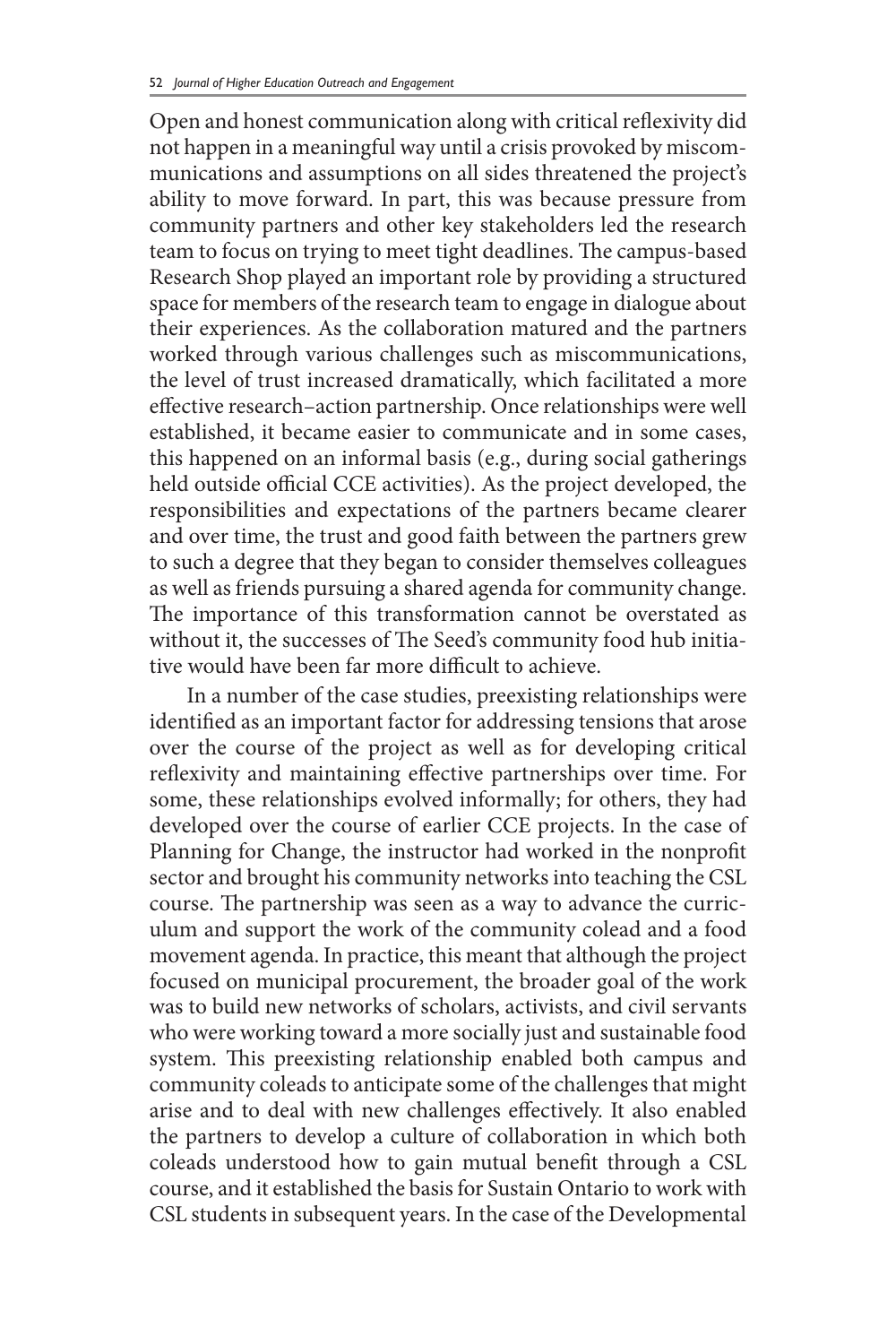Evaluation project, the campus and community partners also had a relationship antedating the CCE project. Since this preexisting relationship had centered on an advocacy project for food system sustainability, it was understood that the partners shared a commitment to the community they both lived in. The community colead noted that this helped to make everyone involved feel like they were on more of an "equal footing from the get go." It also meant that the university was not imposing anything on their organization, but rather that the project was able to develop from the ground up.

In summary, our case studies highlighted the ways that partnerships need to honor the diversity and the distinct organizational cultures of campus and community actors. This means the structure, processes, and communication tools need to be well established and flexible and aimed at maximizing inclusiveness through cultivating contextual fluidity—that is, placing the relationships and the vision at the heart of CCE work while remaining open to the way projects shift and present new opportunities (see *Stroink & Nelson, 2013)*. Our research also suggests that a simple dichotomy of conventional versus transformational orientations does not account for the complexity of actual CCE relationships in practice. In view of the shifting and fluid nature of CCE projects, it appears more important to focus on reflexivity that can be developed through colearning and adapting, as well as on commitment of all partners to figuring out how to make CCE work in a way that fits each participant's context and constraints.

#### **Discussion**

The research from the five case studies we presented addresses the intersections between campus–community research and teaching partnerships with the goal of building socially just and ecologically sustainable food systems. The CCE projects are all engaged in food systems work, with each using a particular partnership model, initially with different orientations that presented both opportunities and challenges for advancing the work of food movements. We observed that both academic and communitybased actors made important contributions to the CCE projects and when partners cultivated cultures of collaboration, which included mutual benefit and reciprocity in their relationships, significant gains were realized for those involved and for broader food movement goals. However, we have also indicated where challenges and tensions arose through the projects that presented barriers and were less constructive for movement building. In this final section, we reflect on the lessons from these CCE projects and address the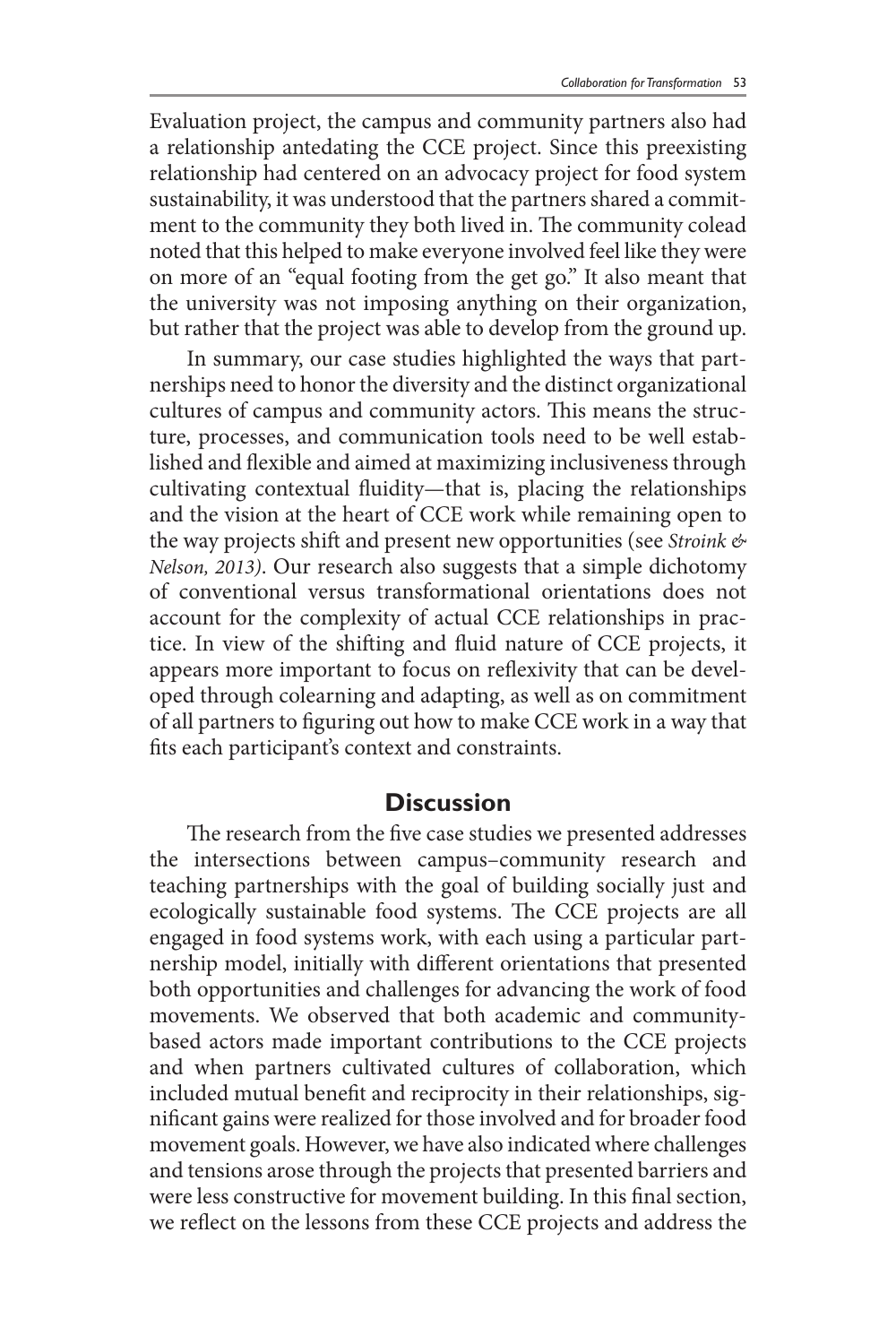implications of scholar-activists engaged in these kinds of partnerships for food movements.

Results from the research with our five case studies showed examples of both conventional and transformative orientations that played an important role in the CCE projects. However, analysis also showed that these initial orientations and the models of collaboration changed over time in response to the specific context of the projects and based on the needs and objectives of each partner. Thus, although the conventional–transformative spectrum may be a valuable heuristic tool for analyzing the different orientations, in reality, our case studies exhibited a variety of approaches that lay in between the two poles and even oscillated between them. It also became apparent that each of these approaches to CCE could and *did* contribute to strengthening the work of the specific projects and to food movement goals. From this analysis, we suggest that conventional forms of CCE are not always problematic or negative. Indeed, conventional forms of CCE have an important place in higher education and may generate significant community benefits—if they involve open communication, flexibility over time, and consideration of individual and collective processes and if they are seen as mutually beneficial by all those involved.

Nonetheless, the literature and our case studies suggest that conventional orientations of CCE may not align as well with food movements since community-based knowledge production (including place-based knowledge) is often unrecognized or regarded as less valuable than academic knowledge. As described in the literature and confirmed through our case studies, transformative CCE orientations require adopting social change orientations, redistributing power, and developing authentic relationships. We suggest that transformative CCE orientations should be pursued to better meet food movement goals of fundamentally reorganizing the ways food is produced, distributed, and consumed as well as valued. Pursuing these types of partnerships also demands a focus on broader system change including changes in university culture, funding structures, administrative bureaucracy, and the lack of institutional support for academics' engagement in CCE.

Beyond simply studying social movements or sharing their research with activists, many academics that were part of our case studies were deeply embedded within food movements through their research, teaching, and activism. Cancian *(1993)* referred to this as a "two career strategy," where academics produce outputs that make significant contributions to both scholarship and social movements. In our case studies, we identified a subgroup of profes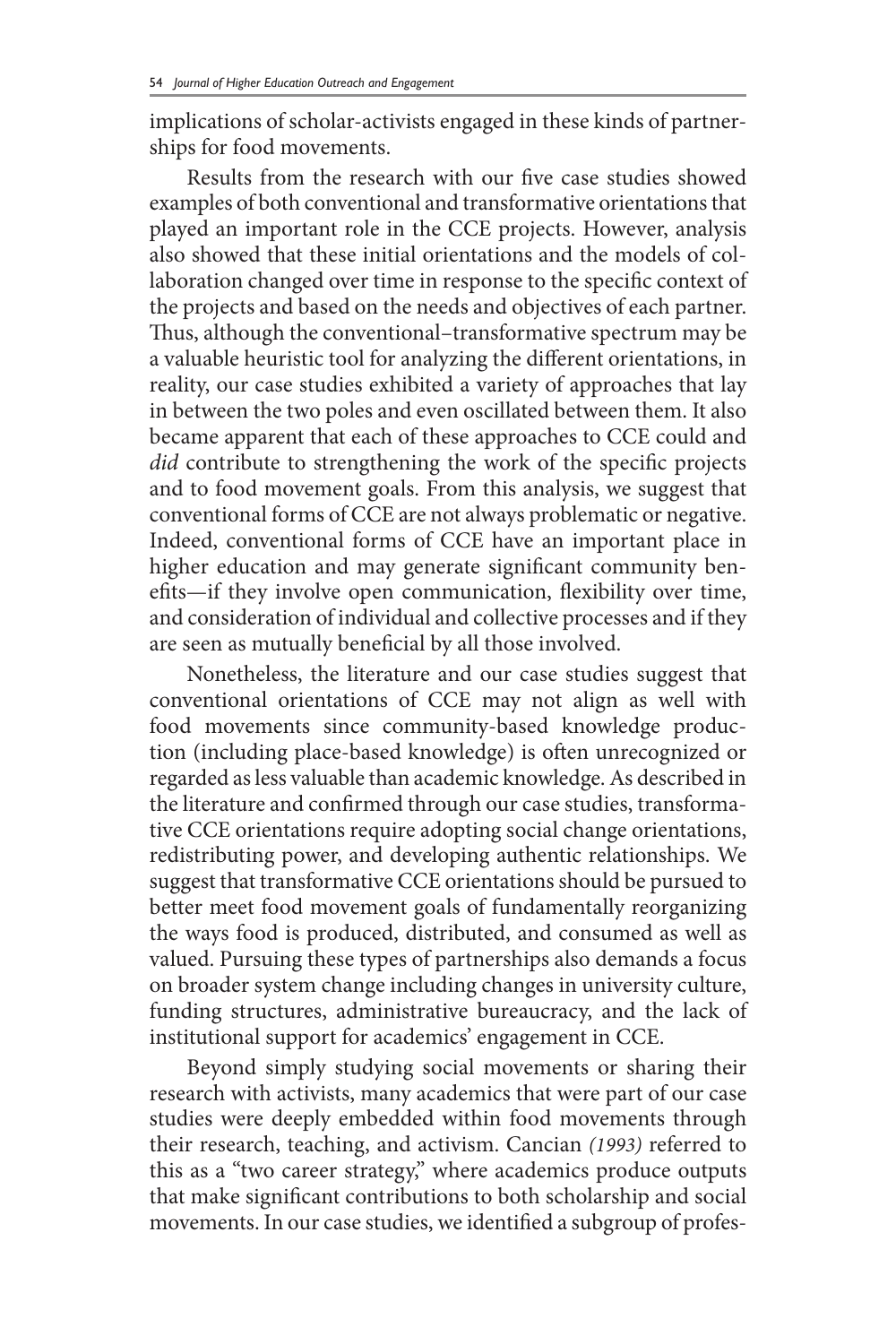sors, students, and other institutional players with a commitment to transforming the dominant food system. There is a strong presence of scholar-activists in Canada's food movements, and the case studies provided insights into what this looks like.

A further observation is that the roles of those involved in CCE are not fixed and can change significantly over the course of a project. The multiple and often overlapping subject positions that campus-based and community-based actors play can push the boundaries of conventional forms of collaboration. It is clear from our research that in the context of collaborative partnerships, the boundaries between scholarship and activism can be blurred through engagement in work that is useful to social movements. The fluidity of individual roles demonstrates that the lines between the campus and community can be highly permeable. This is especially prominent in the context of CCE and movement building because the motivation to become involved in collaborative work is often driven by an individual's values and social positioning more than organizational or professional mandates. Food holds a privileged place in people's lives and lends itself to encouraging the permeability of these lines.

In Canada, there is a unique history of collaboration between campus and community actors in respect to the development of food movements. Levkoe *(2014)* described how two pillars of Canada's food movements, FSC/RAD (an alliance of food movement organizations) and the CAFS/ACÉA (an alliance of academic and community-based researchers), were both established by academics and community-based practitioners engaged in promoting socially just and ecologically sustainable food systems. This is exemplified by the establishment of CFICE (with FSC/RAD and CAFS/ ACÉA as core partners) and the work within the five case studies described in this article. FSC/RAD acknowledged that the CFICE case study projects helped to advance organizational thinking on when, how, and why to engage with academics in food systems work. Although the CFS Hub has roots in the academic community and FSC/RSD has connections with community-based work, the partnership created a bridge between academics, communities, and food movements, building relationships that mobilized and shared valuable knowledge and practices. The partnership also contributed to creating longer lasting networks between campus and community actors across Canada that have already been fruitful for new partnerships around building solutions to problems within the dominant food system. For example, the experience of being involved in the CCE projects helped FSC/RAD to develop a formal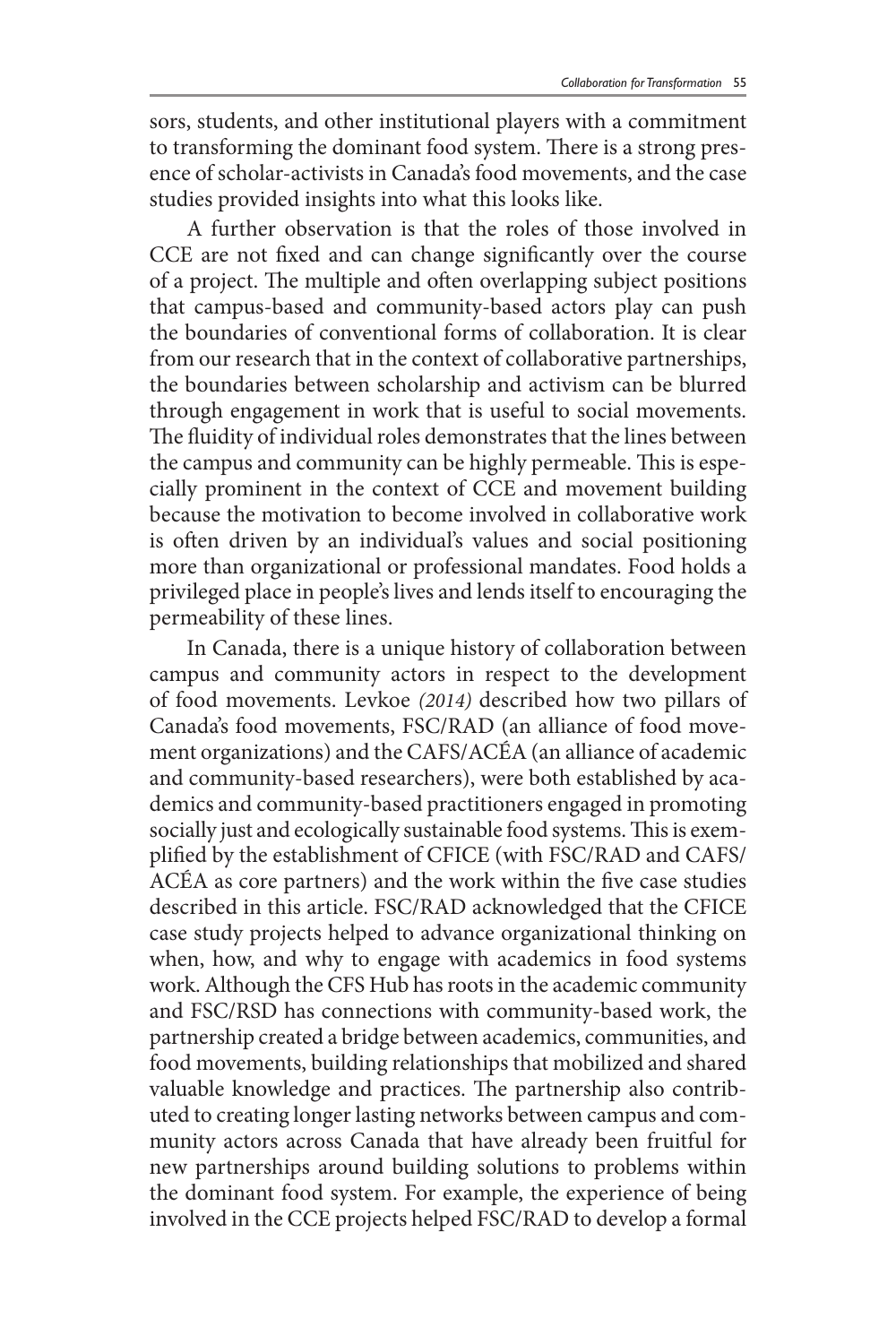protocol addressing ways to engage with academics. In short, these types of bridging initiatives can play an extremely valuable role in supporting the partnerships and sharing lessons learned through CCE in an accessible way to further food movement goals.

#### **Limitations and Areas for Further Research**

Within PAR projects, associations like the CFS Hub and social movement organizations like FSC/RAD can help bridge gaps between academic and community partners as well as placebased projects and social movements. However, we need to better understand and work with limitations, including ones that we have observed in this research. For example, this study is limited by its focus on only 1 year of the case study's work and would benefit from longitudinal research. Future research could explore the ways that CCE partnerships are best sustained over time. In addition, more research is needed on the long-term impact of CCE projects in respect to food movement goals of building just and sustainable food systems. These collaborations might also provide valuable information on ways to better support CCE more generally.

Working to transform any one element of the food system demands considering and acting on the multitude of internal and external factors that affect that system. No single civil society organization or campus-based actor can possibly accomplish this task alone. Social movements require substantial popular mobilization, and the collaborations established through CCE projects can be strategic in building a broad-based popular movement to address the complexity of local and regional concerns along with the impact of global issues. This research shows that moving toward more transformative CCE orientations can be an important part of movement building through mobilizing to effect social and environmental change. Developing transformative CCE orientations and horizontal relationships, however, also means cultivating cultures of collaboration that go beyond any one organization or institution and finding resonance with social movement goals. As we have demonstrated in this study, participatory action research not only expands our knowledge about CCE relationships and practices, but can also serve to strengthen these partnerships in the process. We suggest that future research might work to build and strengthen networks of academics and practitioners while simultaneously exploring their impacts. In this way, participatory action research might also be conducted between different social movements to encourage more diverse kinds of collaboration that would further social and ecological goals.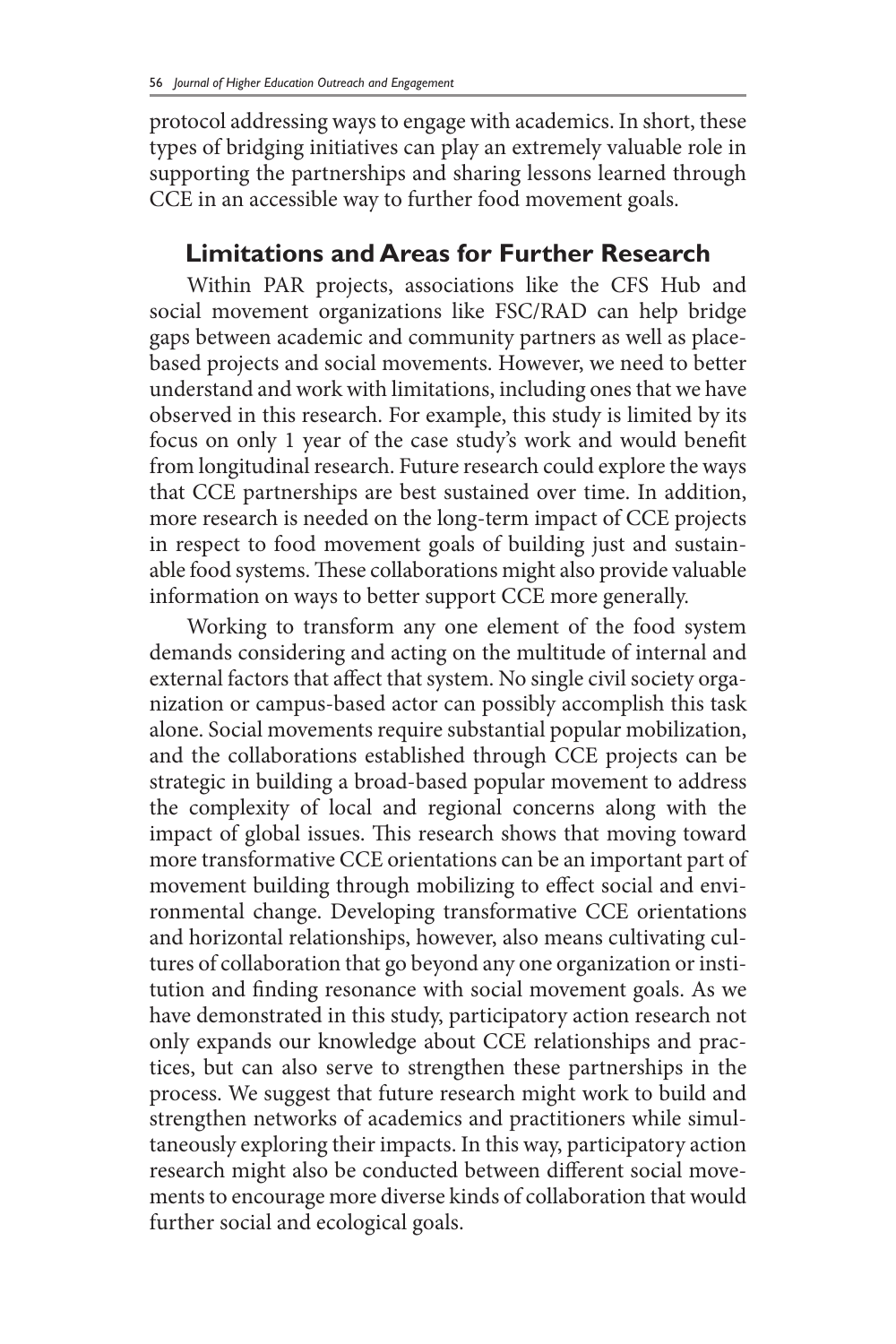### **Conclusions**

In this article, we have described the ways that CCE can contribute to social movement building. Focusing on food movements in Canada, we have addressed the underexplored nature of CCE relationships among community-based and academic partners with explicit goals of social and environmental change. Our research has brought a range of literatures into conversation, and our analysis of five case studies presents empirical evidence that breaks new ground in the existing literature. We have shown that while both conventional and transformational orientations of CCE can strengthen the work of social movements, the latter may be better suited to promoting transformative goals. Further, we have identified some key opportunities and tensions that emerge from relationships between campus and community partnership initiatives.

In closing, we maintain that when CCE is based on building horizontal relationships rooted in solidarity, the potential to challenge the power dynamic between academic institutions and the broader public and contribute to the goals of social movements is increased. Without discounting the specific skills of individual researchers and community-based actors, we advocate working in collaboration to conduct research, analyze data, clarify understandings of broader contexts, and encourage different kinds of critical reflection toward developing new strategies for action. Activist research also offers complementary benefits to conventional academic understandings of sociopolitical realities. Connecting CCE projects at the local level through social movements increases the potential to collaborate more broadly, learn from others, and influence public policy.

Our research suggests that although the values of transformational CCE may be better aligned with social movements than conventional orientations, the distinction between these two documented approaches should not be overemphasized and may, in practice, be less important than other factors such as critical reflexivity, ongoing communication, mutual benefit and reciprocity (including respect and working to understand and accommodate various contexts and constraints), and flexibility over time. These additional factors are especially important when individuals involved in CCE play the dual role of scholar-activists. Some CCE partners may not adopt a critically reflexive stance; however, partner orientations and collaborative processes often develop and change based on the context and connections within a particular project. These moments of change offer the opportunity for the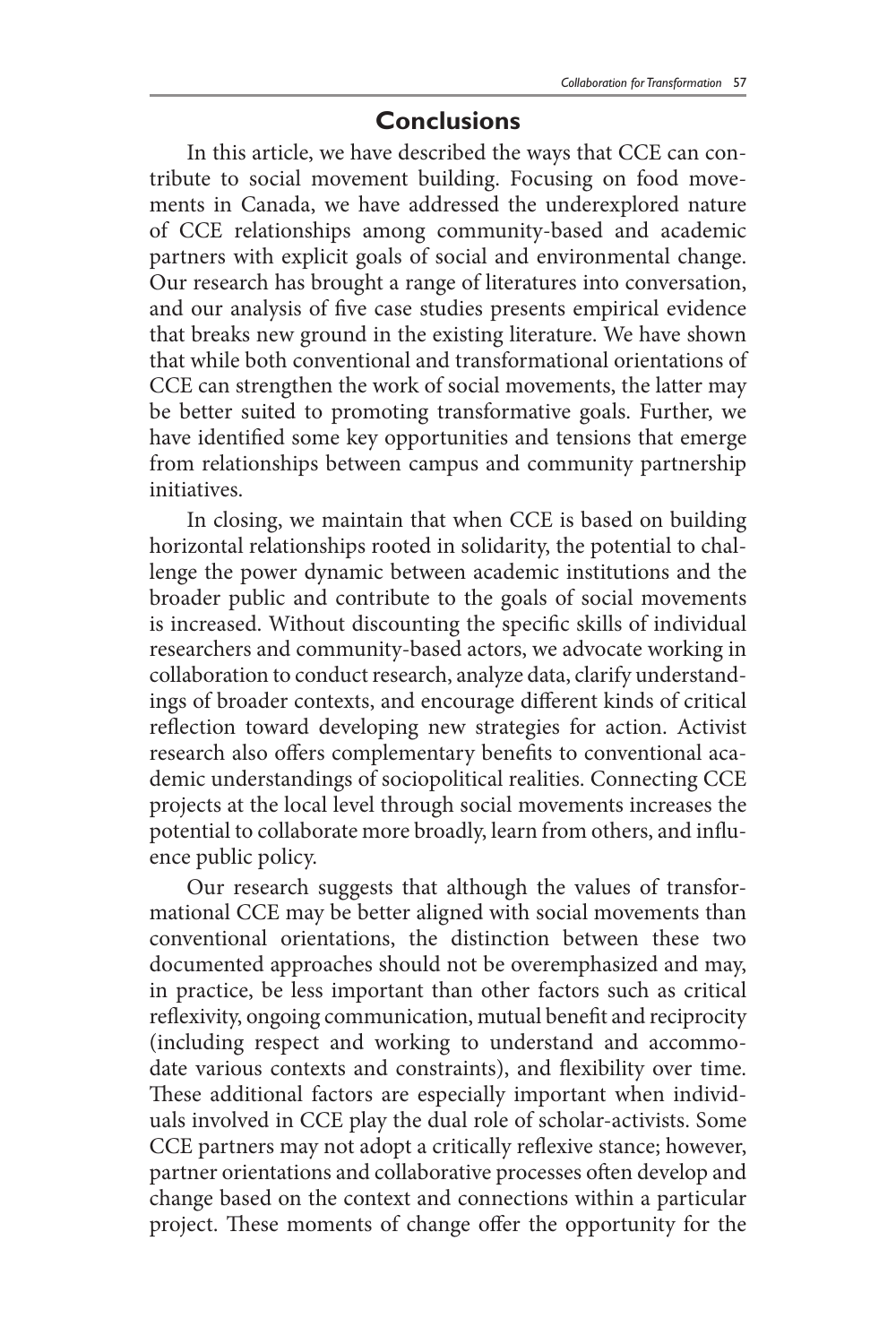#### reflection, communication, and accommodation that appear to be critical for success.

#### **Acknowledgments**

We would like to thank the additional contributors to this article: Sherry Edmunds-Flett, Yolanda Hansen, Lauren Kepkiewicz, Tracy Sanden, Carolyn Young, and Christina Muehlberger. We also acknowledge the financial support from the Social Sciences and Humanities Research Council of Canada.

# **References**

- Allen, P. (2004). *Together at the table.* Philadelphia, PA: Pennsylvania University Press.
- Barlett, P. F. (2011). Campus sustainable food projects: Critique and engagement. *American Anthropologist, 113*(1), 101-115.
- Barnett, R. (2007). Recovering the civic university. In L. McIlrath & I. M. Labhrainn (Eds.), *Higher education and civic engagement: International perspectives* (pp. 25-36). Burlington, VT: Ashgate.
- Beaudry-Mellor, T. (2014). Community food assessment university–community partnership evaluation. TBM Strategies. Retrieved from http://ourspace.uregina.ca/bitstream/handle/10294/5362/food\_assessment\_partnership\_eval.pdf?sequence=1
- Bevington, D., & Dixon, C. (2005). Movement-relevant theory: Rethinking social movement scholarship and activism. *Social Movement Studies, 4*(3), 185-208.
- Bickford, D. M., & Reynolds, N. (2002). Activism and service-learning: Reframing volunteerism as acts of dissent. *Pedagogy, 2*(2), 229-252.
- Bortolin, K. (2011). Serving ourselves: How the discourse on community engagement privileges the university over the community. *Michigan Journal of Community Service Learning, 18*(1), 49-58.
- Butcher, J., Bezzina, M., & Moran, W. (2011). Transformational partnerships: A new agenda for higher education. *Innovative Higher Education, 36*(1), 29-40.
- Butin, D. (2005). Preface: Disturbing normalizations of service-learning. In D. W. Butin (Ed.), *Service-learning in higher education: Critical issues and directions* (pp. vii-xx). New York, NY: Palgrave Macmillan.
- Butin, D. (2010). *Service-learning in theory and practice: The future of community engagement in higher education.* New York, NY: Palgrave Macmillan.
- Buys, N., & Bursnall, S. (2007). Establishing university–community partnerships: Processes and benefits. *Journal of Higher Education Policy and Management, 29*(1), 73-86.
- Calhoun, C. (2008). Foreword. In C. Hale (Ed.), *Engaging contradictions: Theory, politics, and methods of activist scholarship* (pp. xii-xxvi). Berkeley, CA: University of California Press.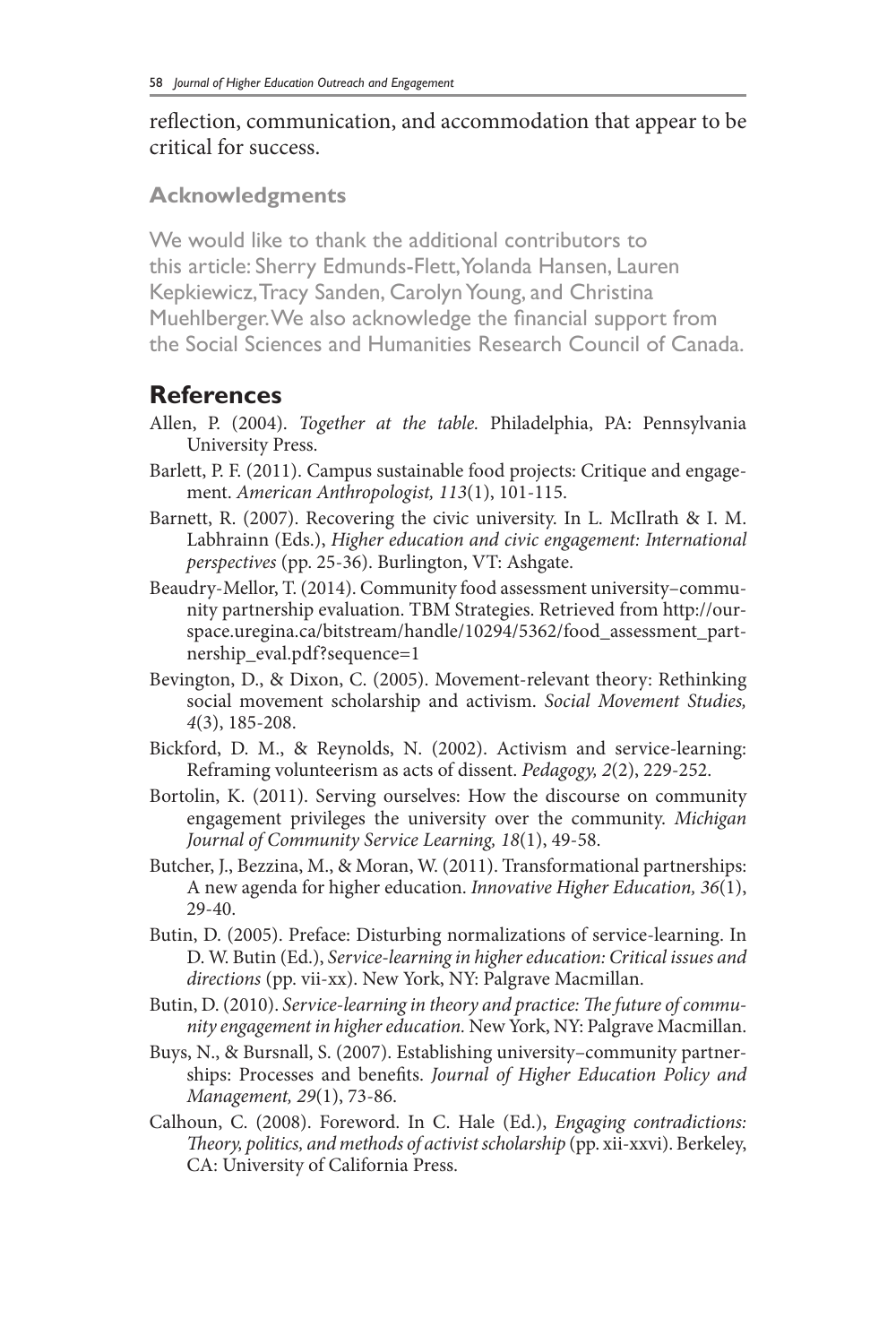- Cancian, F. (1993). Conflicts between academic research and activist success: Participatory research and alternative strategies. *American Sociologist, 24*(1), 92-106.
- Carnegie Foundation for the Advancement of Teaching. (2015). Elective community engagement classification, first-time classification documentation framework. Retrieved from http://nerche.org/images/stories/projects/Carnegie/2015/2015\_first-time\_framework.pdf
- Corteau, D., Haynes, W., & Ryan, C. (2005). *Rhyming hope and history: Activists, academics and social movements.* Minneapolis, MN: University of Minnesota Press.
- Cronley, C., Madden, E., & Davis, J. B. (2015). Making service-learning partnerships work: Listening and responding to community partners. *Journal of Community Practice, 23*(2), 274-289.
- Dempsey, J., & Rowe, J. K. (2004). Why poststructuralism is a live wire for the Left. In D. Fuller & R. Kitchin (Eds.), *Radical theory/critical praxis: Making a difference beyond the academy?* Praxis ePress. Retrieved from http://www.praxis-epress.org/availablebooks/radicaltheorycriticalpraxis.html
- Flacks, R. (2005). The question of relevance in social movement studies. In D. Corteau, W. Haynes, & C. Ryan (Eds.), *Rhyming hope and history: Activists, academics and social movements* (pp. 3-19). Minneapolis, MN: University of Minnesota Press.
- Freire, P. (2000). *Pedagogy of the oppressed.* New York, NY: Bloomsbury Academic.
- Friedland, W. H. (2008). "Chasms" in agrifood systems: Rethinking how we can contribute. *Agriculture and Human Values, 25*(2), 197-201.
- Friedmann, H. (2007). Scaling up: Bringing public institutions and food service corporations into the project for a local, sustainable food system in Ontario. *Agriculture and Human Values, 24*(3), 389-398.
- Holt-Giménez, E., & Shattuck, A. (2011). Food crisis, food regimes and food movements: Rumblings of reform or tides of transformation? *Journal of Peasant Studies, 38*(1), 109-144.
- Jassawalla, A. R., & Sashittal, H. C. (1998). An examination of collaboration in high-technology new product development processes. *Journal of Product Innovation Management, 15,* 237-254.
- Kloppenburg, J. (2005). *The political ecology of plant biotechnology* (2nd ed.). Madison, WI: University of Wisconsin Press.
- Kneen, B. (1999). *Farmageddon: Food and the culture of biotechnology.*  Gabriola Island, BC, Canada: New Society Press.
- Levkoe, C. Z. (2014). The food movement in Canada: A social movement network perspective. *Journal of Peasant Studies, 41*(3), 385-403.
- Levkoe, C. Z., Brail, S., & Daniere, S. (2014). Engaged pedagogy and transformative learning in graduate education: A service-learning case study. *Canadian Journal of Higher Education, 44*(3), 68-85.
- Macaulay, A. C., Commanda, L. E., Freeman, W. L., Gibson, N., McCabe, M. L., Robbins, C. M., & Towhig, P. L. (1999). Participatory research maximizes community and lay involvement. *British Medical Journal, 18*(319), 774-778.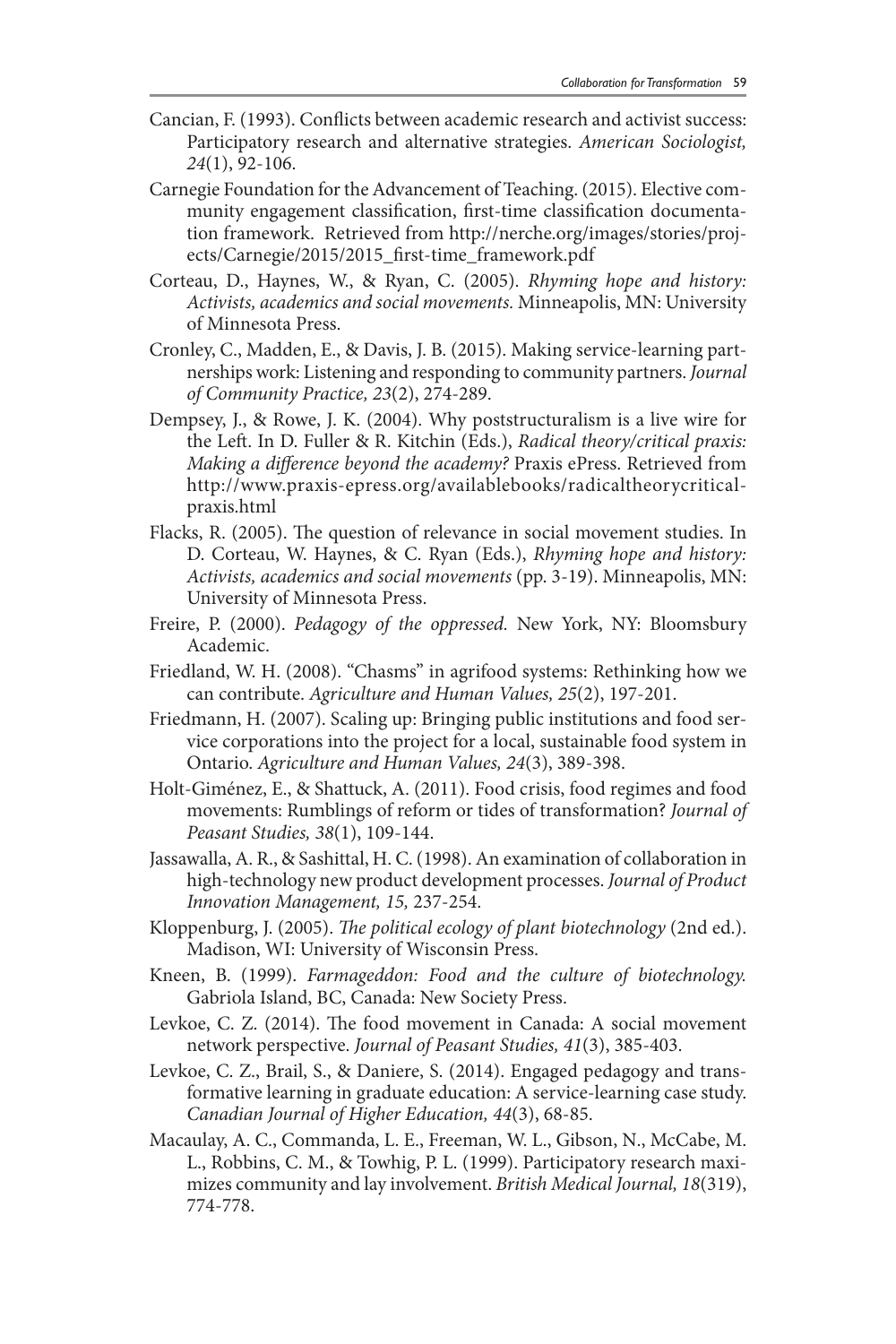- Made in Montreal & Lance, J. (2014). *Edible campus: From showcase to living classroom: An evaluation study.* Santropol Roulant.
- McBride, A. M., Brav, J., Menon, N., & Sherraden, M. (2006). Limitations of civic service: Critical perspectives. *Community Development Journal, 41*(3), 307-320.
- Mitchell, T. D. (2008). Traditional vs. critical service-learning: Engaging the literature to differentiate two models. *Michigan Journal of Community Service Learning, 14*(2), 50-65.
- Powell, J., & Dayson, K. (2013). Engagement and the idea of the civic university. In P. Bennworth (Ed.), *University engagement with socially excluded communities* (pp. 143-162). New York, NY: Springer.
- Russell, J. F., & Flynn, R. B. (2001). Setting the stage for collaboration. *Peabody Journal of Education, 75*(3), 1-5.
- Strand, K., Marullo, S., Cutforth, N., Stoecker, R., & Donohue, P. (2003). *Community-based research and higher education: Principles and practices.*  San Francisco, CA: John Wiley and Sons.
- Stroink, M. L., & Nelson, C. H. (2013). Complexity and food hubs: Five case studies from Northern Ontario. *Local Environment, 18*(5), 620-635.
- Swords, A. C. S., & Kiely, R. (2010). Beyond pedagogy: Service learning as movement building in higher education. *Journal of Community Practice, 18*(2-3), 148-170.
- van de Sande, A., & Schwartz, K. (2011). *Research for social justice: A community-based approach.* Halifax, NS, Canada: Fernwood Publishing.
- Wakefield, S. (2007). Reflective action in the academy: Exploring praxis in critical geography using a "food movement" case study. *Antipode, 39*(2), 331-354.
- Ward, K., & Wolf-Wendel, L. (2000). Community-centered service learning: Moving from doing for to doing with. *American Behavioral Scientist, 43*(5), 767-780.
- Zusman, P. (2004). Activism as a collective cultural praxis: Challenging the Barcelona urban model. In D. Fuller & R. Kitchin (Eds.), *Radical theory/ critical praxis: Making a difference beyond the academy?* Praxis ePress. Retrieved from http://www.praxis-epress.org/availablebooks/radicaltheorycriticalpraxis.html

## **About the Authors**

**Charles Z. Levkoe** is the Canada Research Chair in Sustainable Food Systems and assistant professor in the Department of Health Sciences at Lakehead University. His research focuses on civil society organizations and the growth of regional food networks in Canada. Charles is also an academic colead on the CFICE research project. He received his Ph.D. in geography at the University of Toronto.

**Peter Andrée** is an associate professor in the Department of Political Science at Carleton University. He teaches courses in environmental politics and the global politics of food. He is cur